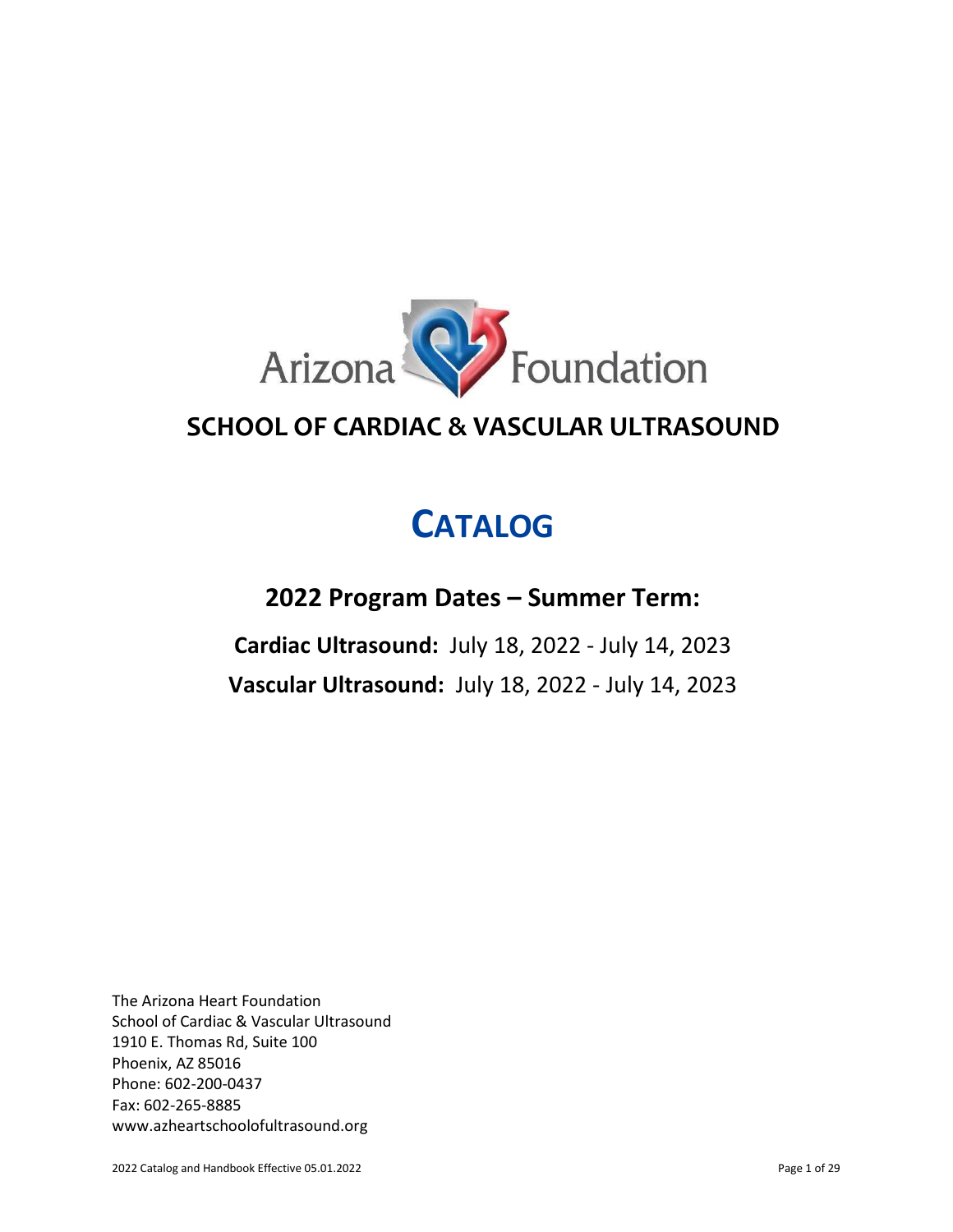# **Table of Contents**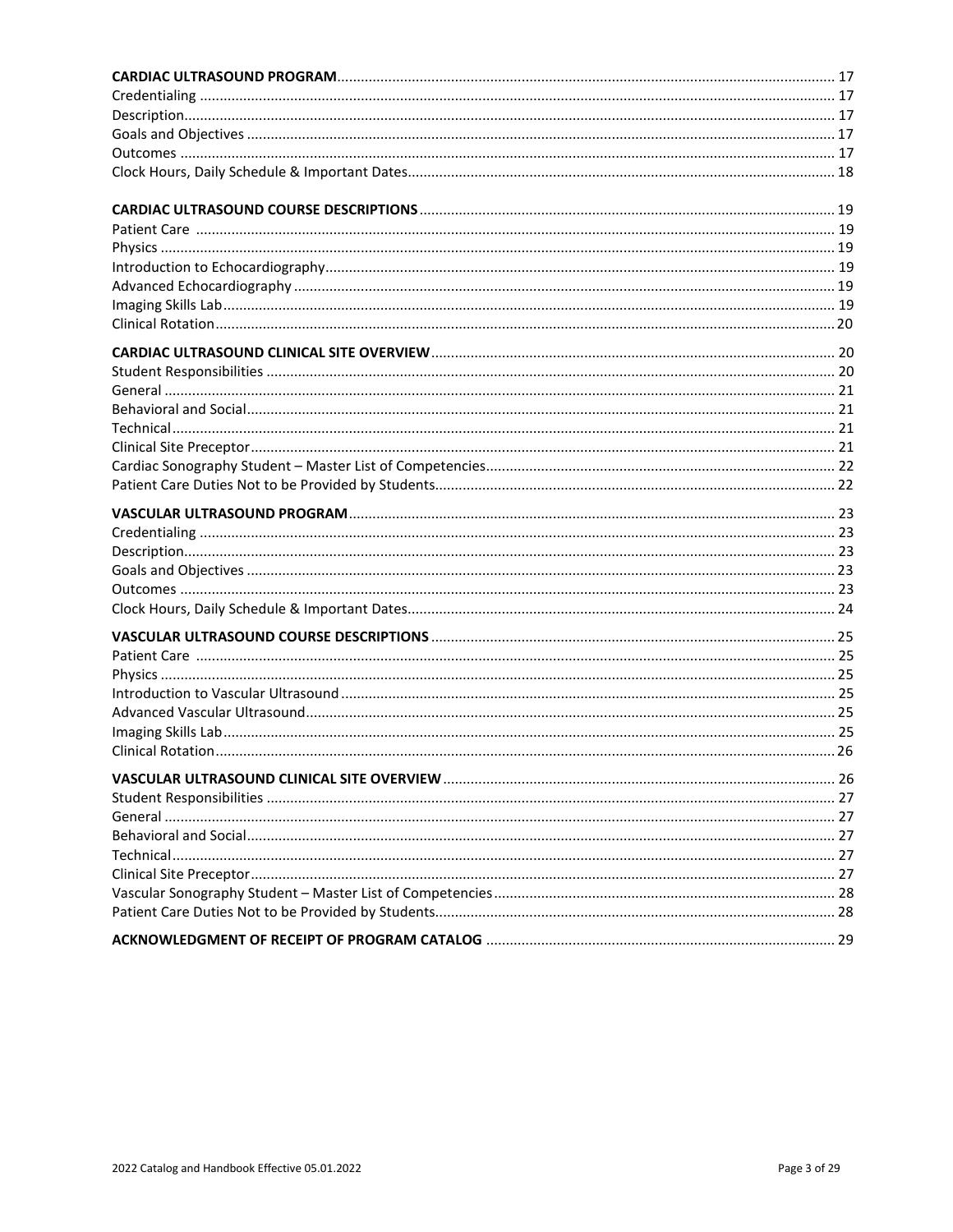#### <span id="page-3-0"></span>**GENERAL INFORMATION**

#### History and Ownership

The Arizona Heart Foundation was established in 1971 by Edward B. Diethrich, MD, an internationally renowned cardiovascular surgeon, to develop and support cardiovascular research and education programs.

Dr. Diethrich established the Arizona Heart Foundation School of Cardiac Ultrasound in 1982 as one of the first programs in the United States dedicated to the development of tomorrow's sonographers. The program has evolved to include the ever-changing field of vascular sonography and is now known as the Arizona Heart Foundation School of Cardiac & Vascular Ultrasound.

Comprehensive 12-month programs in cardiac and vascular ultrasound are offered twice a year and include classroom instruction, extensive hands-on scanning experience, and clinical rotations. The programs are designed for individuals currently working in the field of ultrasound or who are considering entering the profession. Our faculty's expertise, coupled with small class sizes, not only prepares our students for the national registry exams but also results in graduates with a discernible difference. More than 500 highly qualified sonographers have graduated from the program. Our graduates provide quality patient care, possess leadership qualities in their profession, and dedicate themselves as life-long learners.

Throughout the past fifty years, the Foundation has prioritized educational programs focusing on heart disease. In addition to the ultrasound programs, the Foundation has provided education for cardiovascular nurse specialists, vascular surgeons, cardiologists, fellows, and pre-med college students, as well as free programs for the local community.

#### Mission

The mission of the school is to prepare graduates with a complete educational experience to become cardiac or vascular professional sonographers. The program provides each student opportunities to learn and develop communication skills, critical thinking, and technical skills that adapt to changing technologies in sonography, professional development, and interpersonal skills. The school enhances academic integrity and acceptable professional behavior with skills necessary to perform in the healthcare environment as a Registered Cardiac Sonographer (RCS) or Registered Vascular Sonographer (RVS).

# **Facilities**

Centrally located in Phoenix, Arizona, the Arizona Heart Foundation office houses the school and its administrative offices and a large classroom/lab with state-of-the-art audiovisual capabilities. The school maintains a student library and computer lab, a dedicated entrance, and free parking. A student lounge has a refrigerator, sink, and microwave.

# Student Services

The school is committed to providing services to students to aid in the development of their academic, personal, and professional goals. The facility and classroom are completely accessible for all students who may need assistance. Students are encouraged to meet with faculty, exchange ideas, and be a part of our advisory boards. Our library is available five days a week and includes books and publications, a place for quiet study time, computers, and internet access. Computer desktops have shortcuts to societies as well as learning and job placement websites. A job posting board is updated regularly. Assistance with resume preparation and with developing appropriate interview skills are also available.

Students are encouraged to take advantage of open lab times. Open lab times are posted twice a month, and students can attend individually or in study groups.

Tutoring services are available at no additional cost to the student.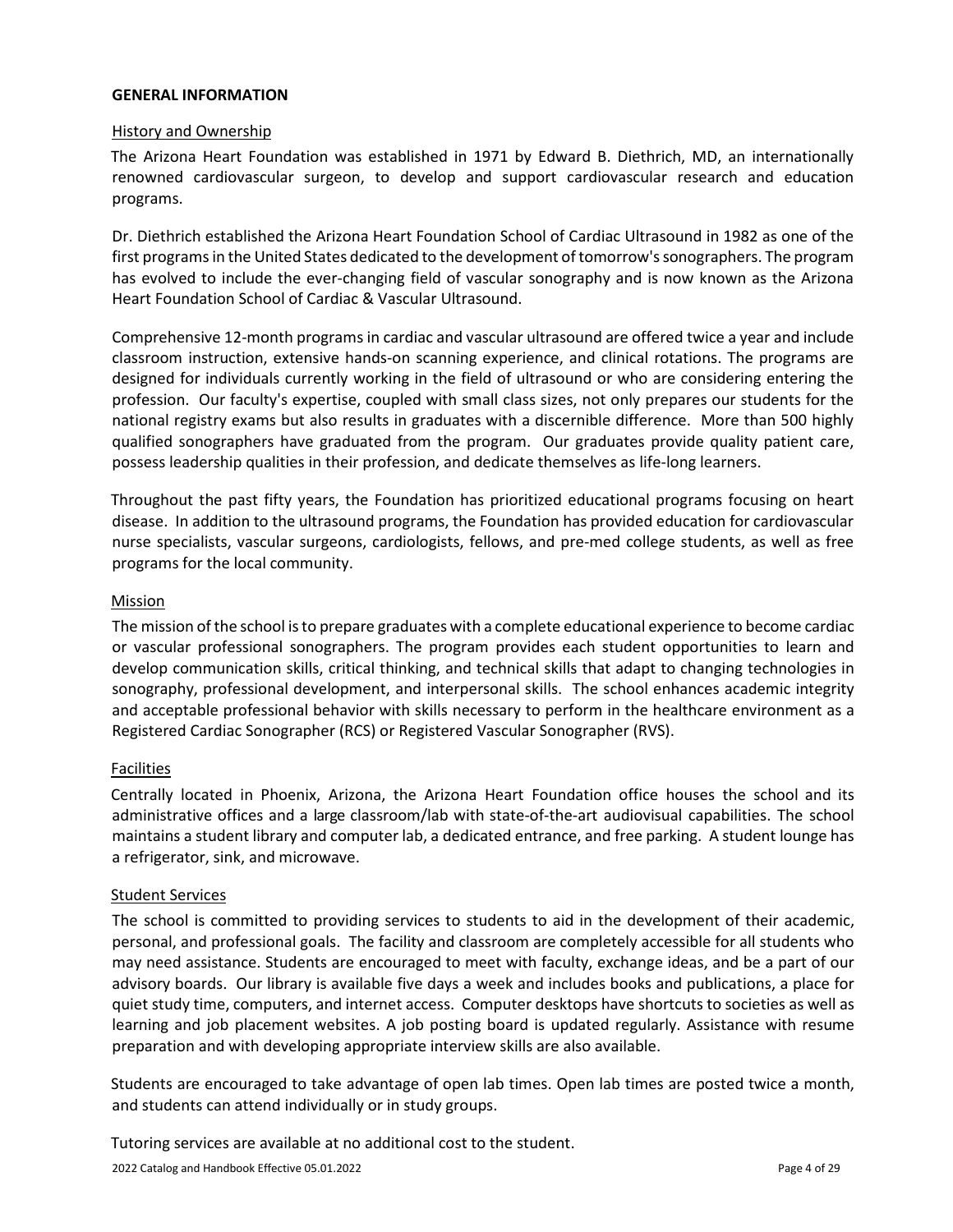# License

<span id="page-4-1"></span>The school is licensed by the Arizona State Board for Private Postsecondary Education. The mission of the state agency is to "To protect the health, safety, and welfare of Arizona citizens by regulating private postsecondary educational institutions and providing services to their students." (www.azppse.gov).

#### Accreditation

The school is institutionally accredited by the Accrediting Bureau of Health Education Schools (ABHES), 7777 Leesburg Pike, Suite 314 N. Falls Church, VA 22043; 703-917-9503. The School is not programmatically accredited by CAAHEP.

#### **Registries**

All registries are independent agencies, and qualifications for taking registry examinations are subject to change. Applicants should research the American Registry of Diagnostic Medical Sonography, (ARDMS.org) and/or Cardiac Credentialing International (CCI.org) for specific qualifications.

#### Employment

<span id="page-4-0"></span>The school does not guarantee job placement to graduates upon program completion and graduation.

#### **Catalog**

All statements in this catalog reflect the approved policies of the school that were in effect at the time of publication. However, the school reserves the right to supplement, change, suspend, or cancel any of the provisions, statements, policies, curricula, procedures, schedules, or fees at any time. The school will publish such changes, suspensions, or cancellations as soon as reasonably practicable.

#### **GOVERNING BODY**

#### Arizona Heart Foundation Board of Trustees

| <b>Officers</b>                                                             | <b>Members</b>        |
|-----------------------------------------------------------------------------|-----------------------|
| Anil Kumar, MD                                                              | Donald Reid           |
| Yavapai Community Hospital<br><b>Medical Director</b>                       | Michael Gallaugher    |
| Paula Banahan, RN, BSN, CVNS                                                | <b>Phil Hotchkiss</b> |
| Arizona Heart Foundation<br>President and CEO                               | Lynne Jackson         |
| Joel Rainwater, MD<br><b>Comprehensive Interventional Care Centers</b>      | Steve Nadon           |
| Secretary                                                                   | Jana Somolova         |
| Sean Kerrigan<br>Arizona Heart Foundation<br><b>Chief Financial Officer</b> | Adam Turner           |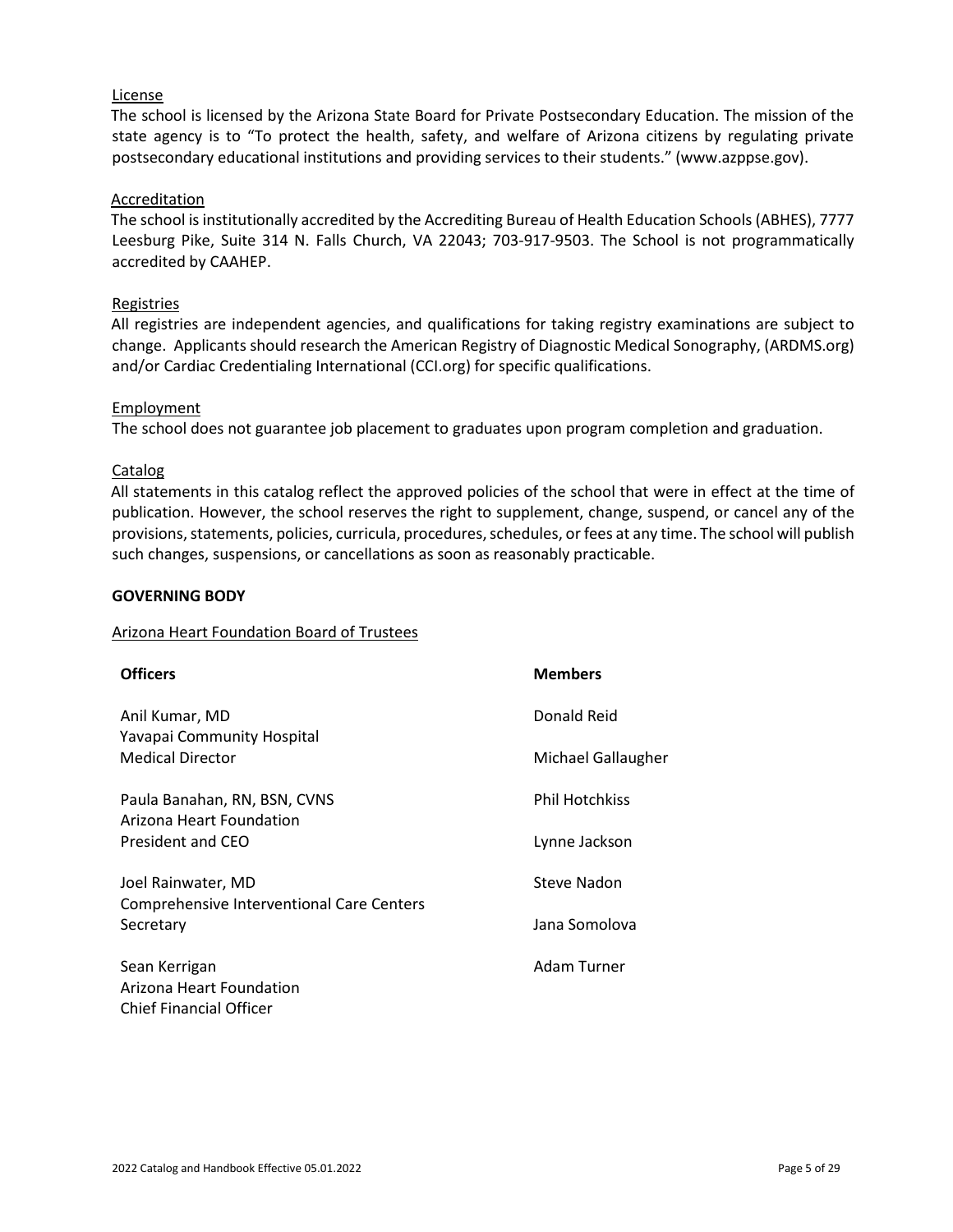#### School of Cardiac & Vascular Ultrasound – Cardiac Ultrasound Advisory Board

| Zaki Lababidi, MD<br><b>Cardiac Program Medical Director</b> | Dr. Lababidi is an interventional cardiologist and founder<br>of Gilbert Cardiology. He received his MD from<br>Damascus University School of Medicine in 1985 and<br>completed his fellowship at Marshall University. Dr.<br>Lababidi is the medical director of the cardiac ultrasound<br>program and serves on the cardiac advisory board. |
|--------------------------------------------------------------|-----------------------------------------------------------------------------------------------------------------------------------------------------------------------------------------------------------------------------------------------------------------------------------------------------------------------------------------------|
| <b>Members</b>                                               |                                                                                                                                                                                                                                                                                                                                               |
| Kanaan Abow Alkhier, RPVI, RCS, RVS                          | Paula Banahan, RN, BSN, CVNS                                                                                                                                                                                                                                                                                                                  |
| Harry Daughenbaugh, RDCS, RVT                                | Eileen Spengler, BS, RCS                                                                                                                                                                                                                                                                                                                      |
| Sharon Bates, Cardiac Ultrasound Graduate                    | Sean Kerrigan                                                                                                                                                                                                                                                                                                                                 |
| Tracy Baginski, RCS                                          |                                                                                                                                                                                                                                                                                                                                               |

#### School of Cardiac & Vascular Ultrasound – Vascular Ultrasound Advisory Board

| Joel Rainwater, MD<br><b>Vascular Program Medical Director</b><br><b>Members</b> | Dr. Rainwater is an interventional radiologist and chief<br>medical officer at Comprehensive Interventional Care<br>Centers in multiple cities throughout Arizona. He<br>received his MD from the University of Texas<br>Southwestern and completed his fellowship at MD<br>Anderson and Duke University. Dr. Rainwater is the<br>medical director of the vascular ultrasound program and<br>serves on the vascular advisory board. |
|----------------------------------------------------------------------------------|-------------------------------------------------------------------------------------------------------------------------------------------------------------------------------------------------------------------------------------------------------------------------------------------------------------------------------------------------------------------------------------------------------------------------------------|
| Kanaan Abow Alkhier, RPVI, RCS, RVS                                              | Paula Banahan, RN, BSN, CVNS                                                                                                                                                                                                                                                                                                                                                                                                        |
| Louis Benyamin, BS, RVT, RDMS                                                    | Sean Kerrigan                                                                                                                                                                                                                                                                                                                                                                                                                       |
| Selin Parks, BS, RDMS, RVT                                                       | Susie York, Vascular Ultrasound Graduate                                                                                                                                                                                                                                                                                                                                                                                            |

Kyra Domek, Student

Gail Size, BS, RPhS, RVS, RVT

#### School of Cardiac & Vascular Ultrasound Officials and Faculty

Paula Banahan, RN, BSN, CVNS Executive Director Full-Time Employee

Ms. Banahan graduated magna cum laude with a Bachelor of Science Degree from Boston College School of Nursing and earned her Cardiovascular Nurse Specialist Certification from the Arizona Heart Institute. Paula has been in the healthcare industry for over 40 years and has held several nursing leadership and administrative positions. She developed Arizona's first heart and heart-lung transplant program and later became the executive director of the Arizona Heart Institute.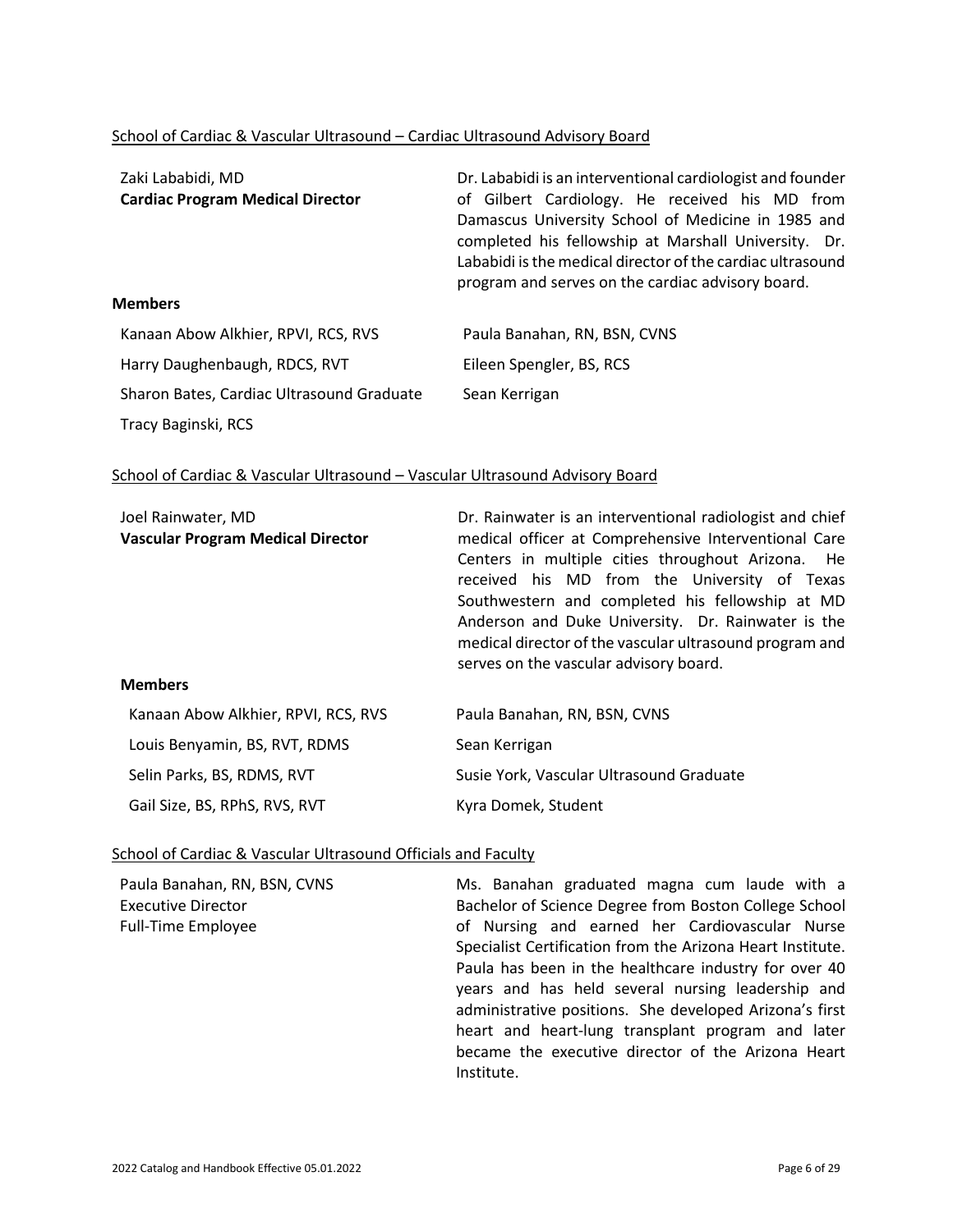Eileen Spengler, BS, RCS Program Director, Cardiac Program Full-Time Employee

Ms. Spengler began her career in Sonography at the Mayo Clinic in 1998. While there, Ms. Spengler graduated from Arizona Heart Foundation's School of Cardiac & Vascular Ultrasound in 2005. After leaving Mayo in 2006, Ms. Spengler started her own Sonography business before returning to post-secondary education as the Echocardiography Program Director at West Coast Ultrasound from 2009 - 2014. While at West Coast, Ms. Spengler obtained her bachelor's degree from the Oregon Institute of Technology. Since then, and before joining the School in July 2021, Ms. Spengler has been in private practice, including HonorHealth and Healthfinity. Ms. Spengler has also coordinated and performed heart screenings for high school, college, and retired professional athletes and has received numerous awards and recognition for community outreach and advocacy in Sudden Cardiac Death in Athletes.

Mr. Acosta earned his AOS in cardiovascular sonography in 2015 and his AAS degree from West Coast Ultrasound Institute in 2017. Mr. Acosta has extensive experience in cardiac sonography as well as patient care, PACS systems and is well versed in scanning protocols for the ICU, Cath Lab, EP Lab, Behavioral Health, ED, and other hospital departments. Mr. Acosta possesses leadership qualities and interpersonal skills and works well independently and as part of a team environment.

Mr. Benyamin graduated with his bachelor's degree from Cleveland College in 2007. He then advanced his education by attending King Drew University of Medicine and Science, majoring in Diagnostic Medical Sonography, and completing his Ultrasound training at Adcon Technical Institute in California. Mr. Benyamin's passion for and dedication to the field of Sonography have driven him to succeed as a program director, create advanced curriculum for various colleges, and earn multiple awards for teaching excellence from numerous institutions. Mr. Benyamin joined the School in December 2020 and has been a practicing sonographer and instructor for the last 12 years.

Ms. Parks received her certificate from Adcon Technical Institute in 2017 after completing her BS in Communication from ASU in 2014. Ms. Parks has an indepth knowledge of anatomy and physiology and extensive experience in teaching patient care, communication, and medical terminology. Ms. Parks utilizes her educational toolbox while teaching and directing students during the skills lab.

John Acosta, RCS Cardiac Ultrasound Clinical Coordinator and Instructor Full-Time Employee

Louis Benyamin, BS, RVT, RDMS (AB, OB/GYN) Program Director, Vascular Program Full-Time Employee

Selin Parks, BS, RDMS, RVT Vascular Ultrasound Clinical Coordinator and Instructor Full-Time Employee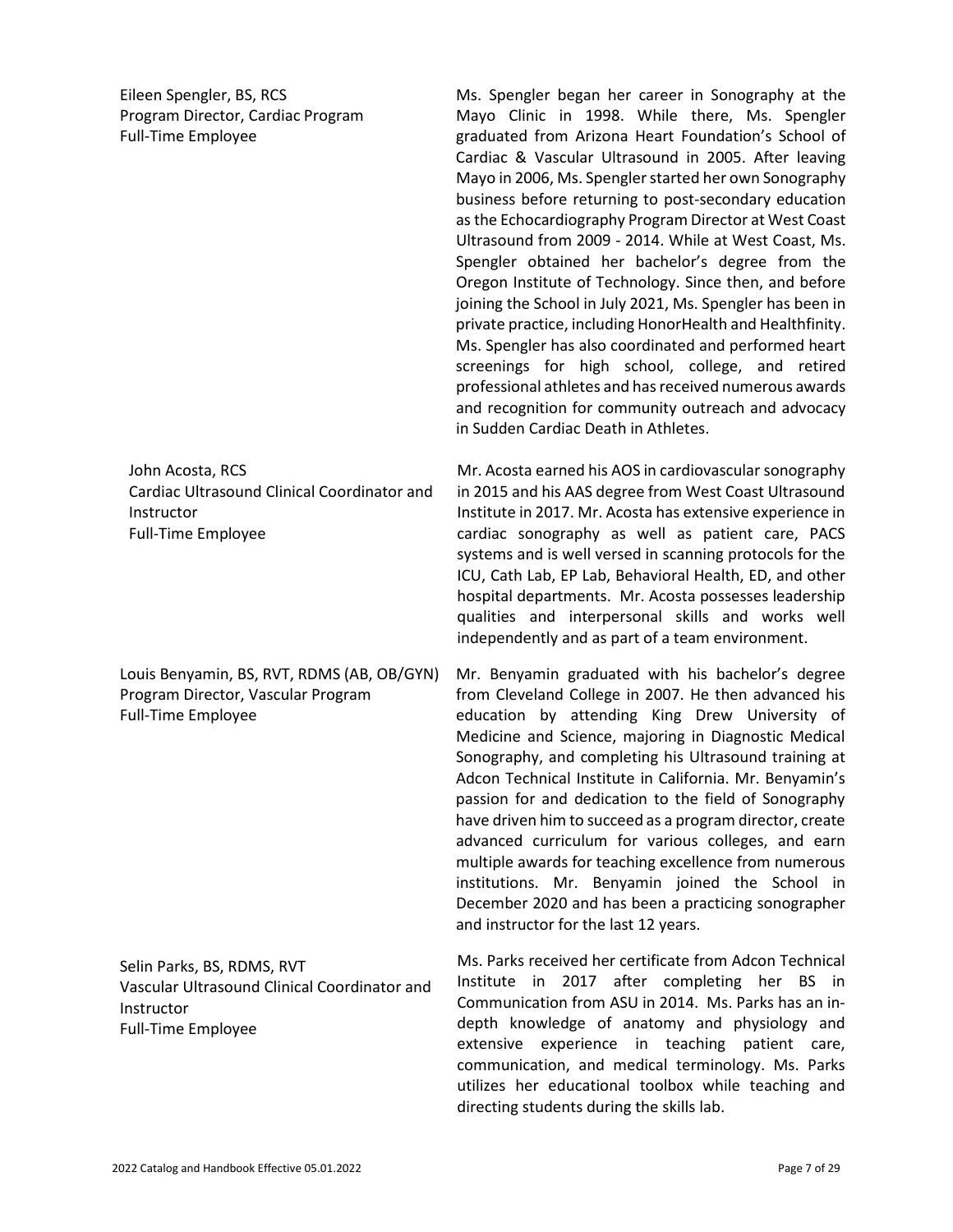Gail Size, BS, RPhS, RVS, RVT, FSVU Director of Accreditation

Ms. Size earned her Bachelor of Science Degree from St. Mary-of-the-Woods College in 1979 and has over 30 years of technical and managerial experience in both clinical and private vascular laboratories. She is the founder and president of Inside Ultrasound, Inc. Ms. Size has authored numerous publications, including the *Vascular Reference Guide* and *Venous Reference Guide*. She has given multiple presentations nationally and internationally and is on the board of trustees of Cardiovascular Credentialing International.

#### <span id="page-7-0"></span>School of Cardiac & Vascular Ultrasound Management and Administrative Staff

| Paula Banahan, RN, BSN, CVNS | Sean Kerrigan | Penny Hattley        |
|------------------------------|---------------|----------------------|
| Executive Director           | CFO & COO     | Campus Administrator |

#### **PROGRAMS OFFERED**

#### Cardiac and Vascular Ultrasound

Programs are 52 weeks, include 1,678 clock hours, and are offered twice a year. All courses are held in person and in English at the school except for clinical externships. Daily attendance is mandatory. Students must participate in all components of the program, including reporting to clinical sites as assigned. The school will inquire about each applicant's previous education and/or experiential learning and request transcripts from all prior institutions, including military training, traditional college coursework, and vocational training.

#### Curriculum

The school follows the National Education Curriculum Common Curricula and its Specialty Curricula for Cardiac and Vascular Technology. The National Education Curriculum for Diagnostic Ultrasound can be found on all societal and the CAAHEP websites.

#### Admission

The school provides access and equal opportunity to all qualified individuals who apply. Applicants must submit a completed application form, two letters of reference, and any educational transcripts or health care certificates; they must be at least 18 years of age and hold at least a high school diploma or GED. It is preferable but not required that applicants have an associate's or bachelor's degree or certificate in a patient/healthcare-related field (examples include: EMT, paramedic, and surgical technologist). Every application is reviewed on an individual basis.

The school does not accept federal financial aid or participate in the "Ability to Benefit" (ATB) provision in the Higher Education Act (HEA).

Applicants desiring to complete the clinical component of a program out of state are encouraged to secure their own clinical site.

Applicants must be able to meet the physical demands required of a medical professional, which include but are not limited to lifting or turning patients, standing for extended periods of time, overhead stretching, bending, pushing, or pulling as needed.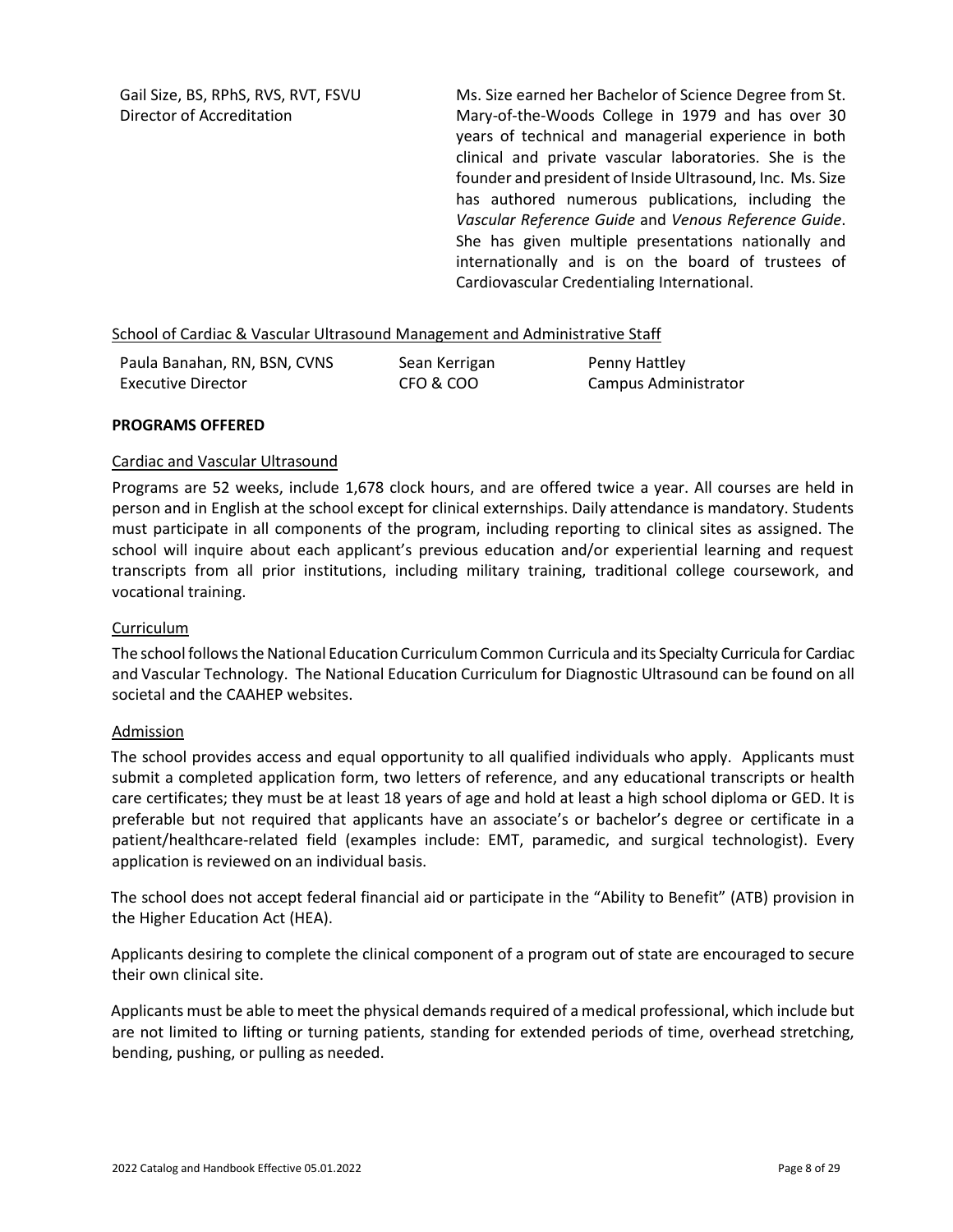Tuition and Costs - Cardiac Ultrasound Program

| Tuition:                 | \$29,900 | Books/Supplies: | Included                                    |
|--------------------------|----------|-----------------|---------------------------------------------|
| <b>Registration Fee:</b> | $S$ 250  |                 | Registry Exam Fee: Included (one time only) |

|  | Tuition and Costs - Vascular Ultrasound Program |  |  |  |
|--|-------------------------------------------------|--|--|--|
|--|-------------------------------------------------|--|--|--|

| Tuition:                 | \$31,500 | Books/Supplies: | Included                                    |
|--------------------------|----------|-----------------|---------------------------------------------|
| <b>Registration Fee:</b> | - 250    |                 | Registry Exam Fee: Included (one time only) |

The school offers two (2) options for tuition payments. These options are available to all students:

- (1) Pay in full prior to the program start date and receive \$3,000 off the tuition cost shown above; payments can be made by cash or check, credit card, or a combination of two or more of these options.
- (2) Obtain a student loan prior to the program start date for the above tuition cost through the school's tuition financing partner, Meritize. Students will work directly with Meritize and can begin the application process by going to [https://apply.meritize.com.](https://apply.meritize.com/)

Please contact Sean Kerrigan, CFO, COO, (602-774-3445 or skerrigan@azheartfoundation.org) with any specific questions regarding tuition payments or for more information regarding Meritize.

Accepted applicants are notified via email and receive a packet including an enrollment agreement and information concerning required documentation and immunizations. The school catalog is available online or in hard copy if requested. Accepted applicants are then referred to as "Students".

#### Fees and Enrollment Documentation

Upon acceptance to a program, and no later than one month prior to the program start date, students must submit the following:

- (1) Registration fee of \$250.00
- (2) Signed Acknowledgement of Receipt of School Catalog
- (3) Signed Enrollment Agreement

#### Additional Expenses

Enrollment is contingent upon the following documents being complete and submitted no later than one month prior to the program start date. Any costs are the responsibility of the student.

- Fingerprint clearance card Valid and current BLS or ACLS card
- Clear background check Proof of medical insurance
- "Clear" or "Negative" grade on the student's 12-panel drug screen test
- Any additional testing or documentation that may be required by a clinical site.

Documentation of all current immunizations must be on file by the first day of class. COVID-19 vaccinations are not mandated by the school but may be mandated by one or more clinical sites.

Failure to timely and satisfactorily meet the above requirements may result in a student's enrollment in a program being suspended or cancelled by the school.

Students are responsible for their own housing, food, supplies, transportation, health insurance, and any other living expenses.

#### Dress Code

Students should wear black scrubs while on school premises and at clinical sites. The following are considered inappropriate and unacceptable attire: open-toed shoes, tank tops, short shorts, mini-skirts, halter tops, midriff tops, t-shirts, visual display of undergarments, hats, artificial nails, wraps or extenders of any length, and any clothing, piercings or body art that may be offensive. All tattoos must be covered.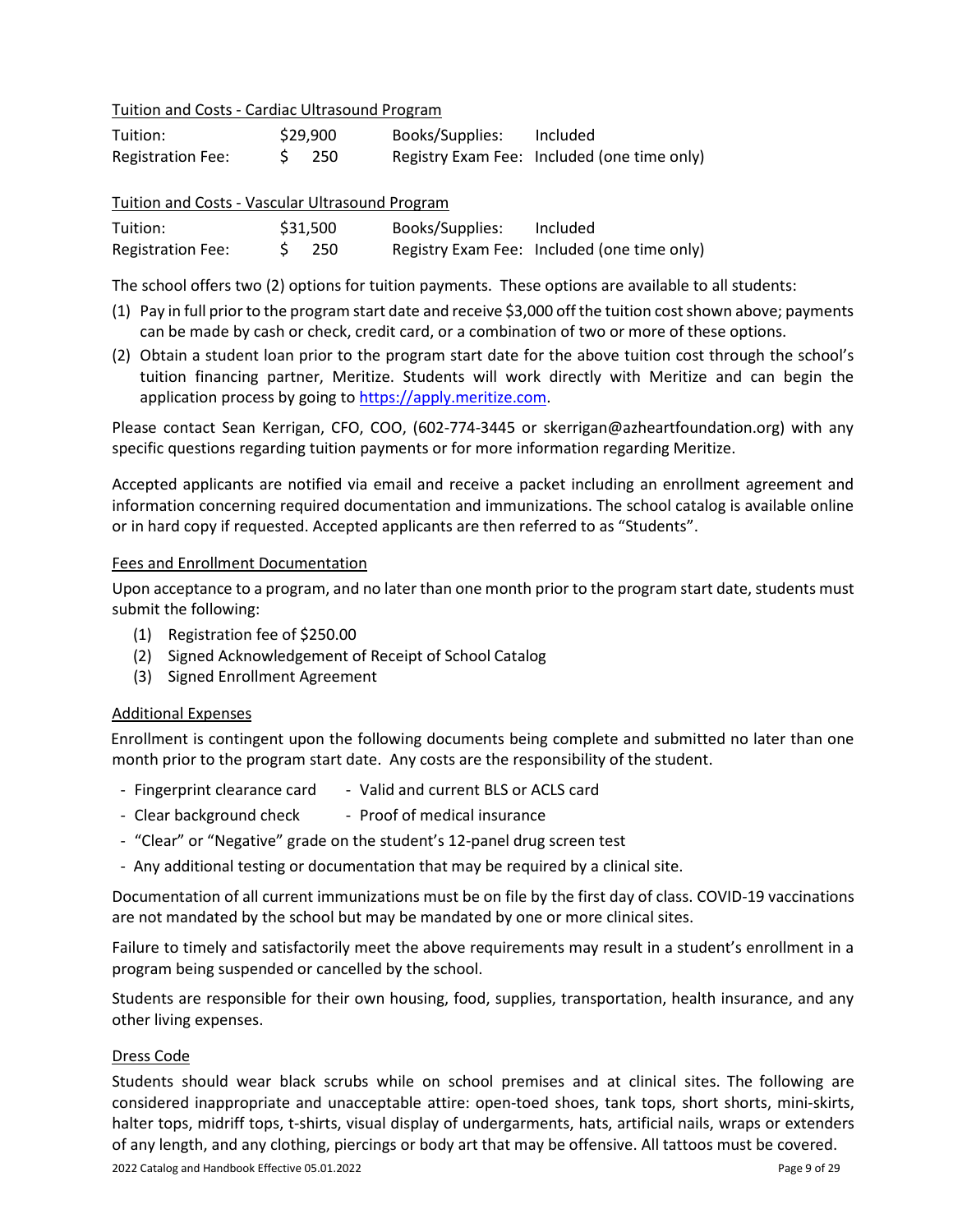### **CANCELLATION AND REFUNDS**

#### Denial of Admission or Enrollment

An applicant who is denied admission by the school and/or whose enrollment into a program is canceled by the school due to failure to successfully complete the enrollment process will receive a full refund of all monies paid. The school shall provide the refund no later than thirty (30) days after sending the written notice of denial of admission or cancellation of enrollment.

#### Three-Day Cancellation

A student who delivers to the school's Chief Operating Officer a written notice of cancellation within three (3) business days of the Enrollment Agreement will receive a full refund of all monies paid. The school shall provide the refund no later than thirty (30) days after receiving the written notice of cancellation.

#### Withdrawal Before Commencement of Program

A student who delivers to the school's program director a written withdrawal before the start of the program will receive a refund of all monies paid toward tuition; however, the \$250.00 registration fee is then nonrefundable. The school shall provide the refund no later than thirty (30) days after receiving the written notice of withdrawal.

#### Withdrawal After Commencement of Program

In the case of withdrawal by the student after commencement of the program in accordance with one of the circumstances described below, the tuition refund amount, if any, will be calculated based on the tuition refund schedule below and paid within thirty (30) days of the date of withdrawal. The \$250.00 registration fee is then non-refundable.

- 1. A student choosing to withdraw from the school after the commencement of classes is to provide written notice to the program director and the executive director of the school. The notice is to indicate the expected last date of attendance and be signed and dated by the student.
- 2. For a student who is on authorized leave of absence, the withdrawal date is the date the student was scheduled to return from the leave and failed to do so.
- 3. A student will be determined to be withdrawn from the institution if the student has not attended any class for 15 consecutive class days.
- 4. All refunds will be issued within 30 days of the determination of the withdrawal date.

#### Tuition Refund Schedule

| <b>Clock Hours Attempted</b>                | <b>Tuition Refund Amount</b> |
|---------------------------------------------|------------------------------|
| 10% or less                                 | At least 90%                 |
| More than 10% and less than or equal to 25% | At least 50%                 |
| More than 25% and less than or equal to 50% | At least 25%                 |
| More than 50%                               | Refund will not be issued    |

#### Equipment, Books and Supplies

Required textbooks are provided by the program and may be kept by the student. Any additional equipment, supplies, library books, or materials provided by the program are the sole property of the program and must be returned upon completion of the program, withdrawal from the school, expulsion from the school, or as requested by the school's program director, unless otherwise stated.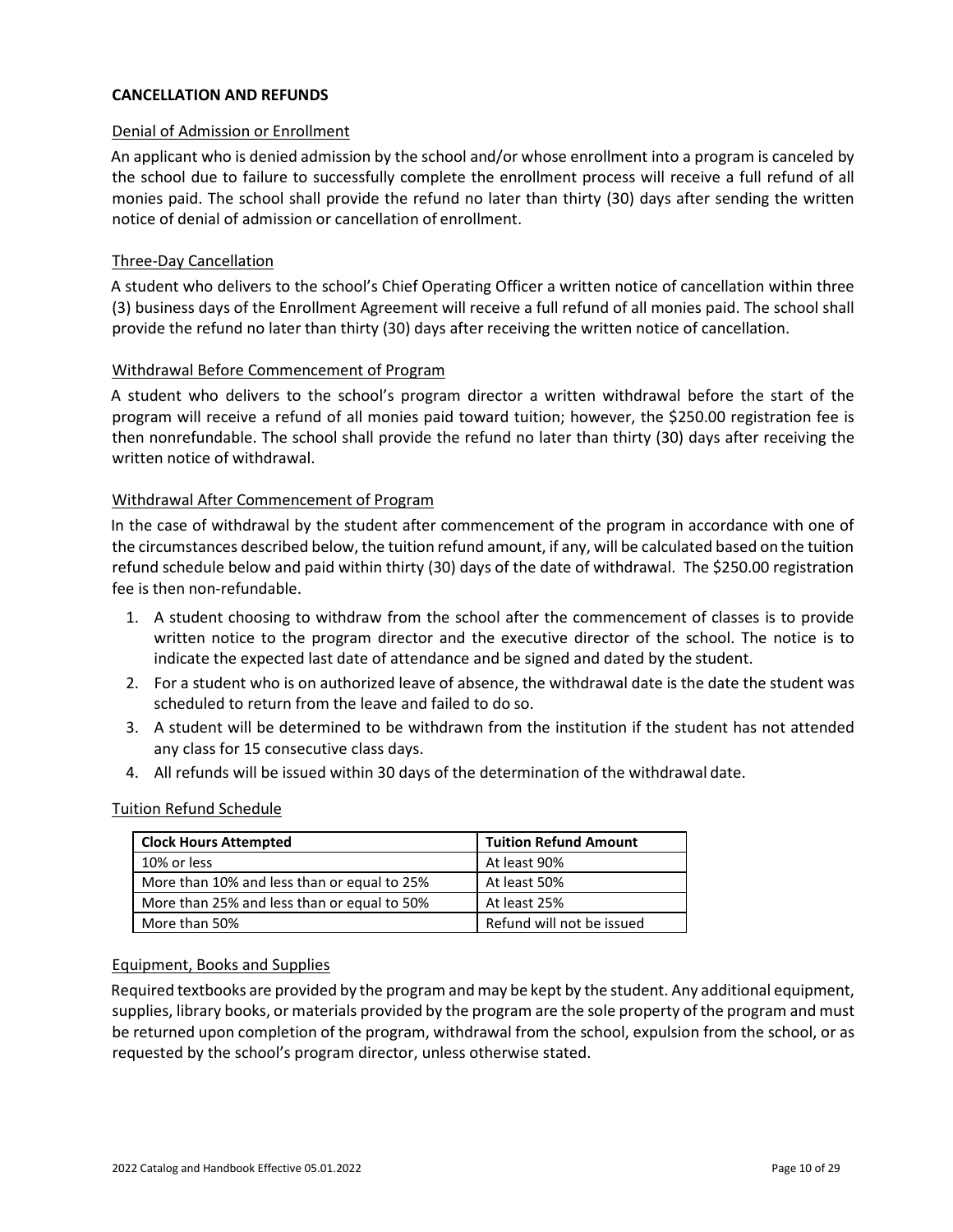# Holder in Due Course Statement

Any holder of this consumer credit contract is subject to all claims and defenses which the debtor could assert against the seller of goods or services obtained pursuant hereto or with the proceeds, hereof Recovery hereunder by the debtor shall not exceed amounts paid by the debtor (FTC Rule effective 5-1476).

IN THE EVENT A SPECIFIC CIRCUMSTANCE IS NOT ADDRESSED ABOVE, THE SCHOOL RESERVES THE RIGHT TO EXERCISE ITS DISCRETION AND DETERMINE WHETHER A REFUND, IN WHOLE OR IN PART, WILL BE PROVIDED TO THE STUDENT AND, IF SO, UNDER WHAT TIMELINE.

#### **ATTENDANCE**

The intense curriculum of each program requires consistent, timely, and continual attendance. Students must attend every day; vacation time will not be allowed. Sick leave is granted to students as a protection to their health, as well as the health of their peers and patients. Sick leave is granted at the rate of one day per month, non-accumulated. More than one sick day in any 30-day period will be made up at the discretion of the program director and clinical site preceptor and/or departmentsupervisor based on the clinical rotation and/or academic work missed during the absence.

In the event of any illness or injury that causes a student to be absent for more than one day, and at the discretion of the program director, a physician's release may be required to return to School.

Arriving late to class or clinical site and leaving early from class or clinical site generally will be considered an unexcused absence. If you are going to be absent from class or clinical site, including arriving late or leaving early, it is your responsibility to report this absence to the program director or the clinical site preceptor and/or department supervisor, as applicable, before the start of the class/scheduled clinic. Ifthe absence, tardy, or need to leave early is due to an unforeseeable circumstance outside of your control, it is your responsibility to advise the program director and clinical site preceptor and/or department supervisor as soon as practicable.

Whether absences are considered EXCUSED is within the sole discretion of the program director and clinical site preceptor and/or department supervisor based on the clinical rotation and/or academic work missed during the absence. Absences from unannounced tests and quizzes and any other assignments may be made up at the sole discretion of the instructor.

Failure to comply with the above guidelines will result in an UNEXCUSED absence. The first unexcused absence will be documented in writing and will become part of the student's permanent record. Unless otherwise protected by law, the second unexcused absence will also be documented, and the student will be counseled by the instructor. The third unexcused absence will result in a suspension period to be determined by the program director. More than three unexcused absences may result in expulsion from the program. Furthermore, excessive excused absences and/or tardiness also may result in discipline, including suspension or expulsion from the Program, unless otherwise protected by law.

Students who must serve on jury duty or are required to be absent because of a medical emergency or death of an immediate family member must contact the program director immediately.

Students who are granted a leave of absence can reapply at no additional cost.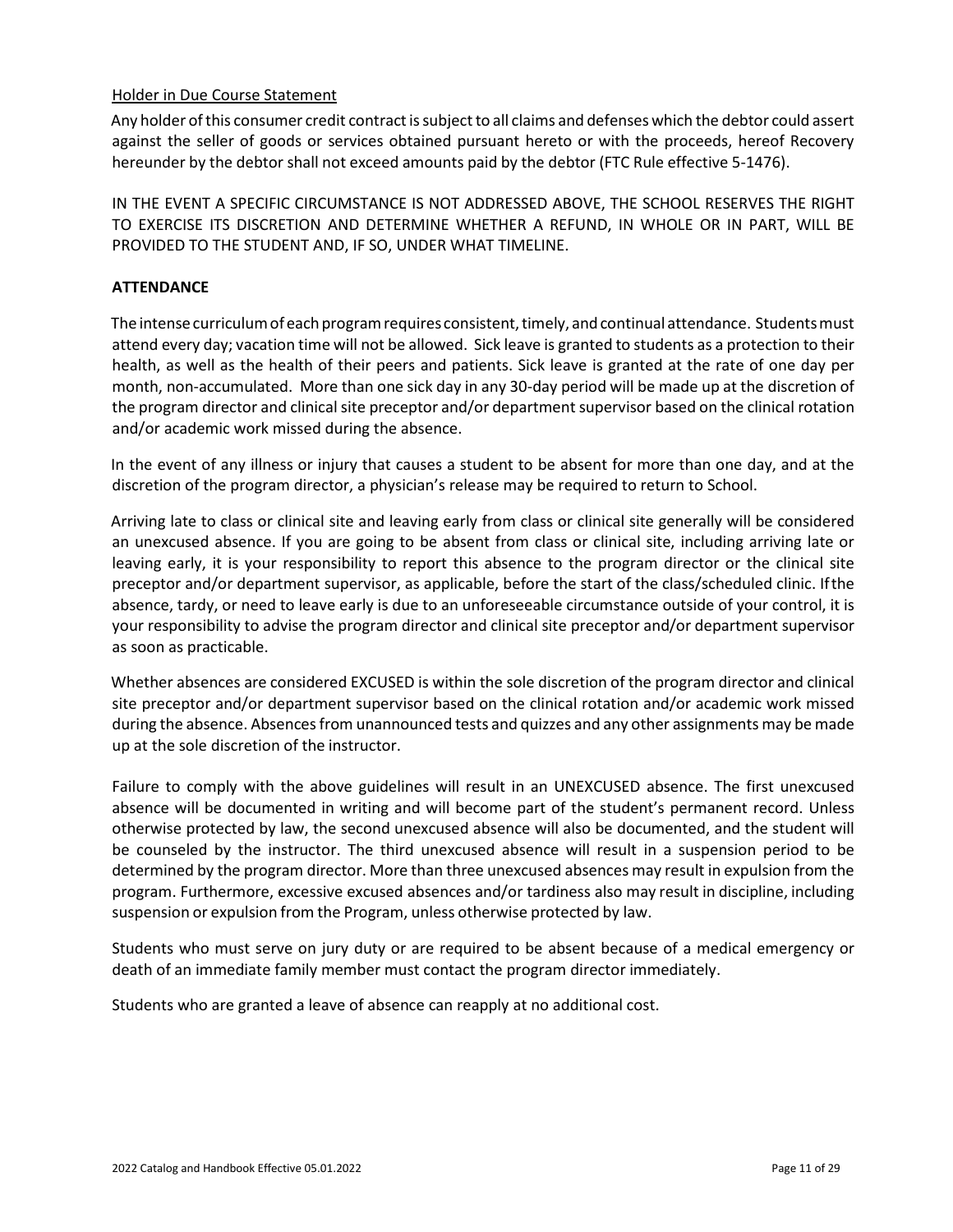### **AMERICANS WITH DISABILITIES (ADA) POLICY**

The school does not discriminate in admission or access to our Program based on age, race, color, sex, disability, religion, sexual orientation, national origin, or any other category protected by federal or state law. If you would like to request accommodation, please contact our ADA Compliance Coordinator prior to the beginning of classes. The school will work with the applicant or student to determine whether reasonable accommodations can be effective and/or are available.

Anyone requesting an accommodation, auxiliary aid, or service should:

1. Notify the Compliance Coordinator in writing of the type of accommodation needed, date needed, documentation of the nature and extent of the disability, and of the need for the accommodation or auxiliary aid. The request should be made at least four weeks in advance of the dateneeded.

ADA Compliance Coordinator: Penny Hattley Arizona Heart Foundation 1910 E Thomas Rd, Suite 100, Phoenix, AZ 85016 phattley@azheartfoundation.org, 602-604-5009, Fax: 602-265-8885

- 2. The compliance coordinator will respond within two weeks of receiving the request.
- 3. If you would like to request a reconsideration of the decision regarding your request, please contact the compliance coordinator within one week of the date of the response. Please provide a statement of why and how you think the response should be modified.

#### **ADA GRIEVANCE PROCEDURE**

Any person who believes she/he has been subjected to discrimination based on disability or who wishes to appeal an approved accommodation pursuant to this policy may file a grievance as outlined on page 15 of this Catalog. The school does not retaliate against anyone who files a grievance in good faith or cooperates in the investigation of a grievance.

#### <span id="page-11-0"></span>**NON-DISCRIMINATION AND ANTI-HARASSMENT POLICY**

The school does not discriminate in admission or access to our programs based on age, race, color, sex, disability, religion, sexual orientation, national origin, or any other category protected by federal or state law. Arizona Heart Foundation is committed to maintaining an environment that is free of unlawful harassment and discrimination. In keeping with this commitment, the school has a zero-tolerance policy for any form of unlawful discrimination or harassment by anyone, including any supervisor, co-worker, nonemployee or student. Harassment consists of unwelcome conduct, whether verbal, physical or visual, that is based on a person's race, color, national origin, religion, age, sex, disability, genetic information, marital status, veteran status, sexual orientation, gender identity or any other characteristic protected by law.

Harassment includes, but is not limited to, derogatory remarks, epithets, offensive jokes, the display, or circulation of offensive printed or visual material, or offensive physical actions directed at one of the above categories that unreasonably interferes with a person's working or learning environment or creates an intimidating, offensive, hostile environment.

Sexually harassing behavior includes, but is not limited to, unwelcome sexual advances, requests for sexual favors, or other physical, verbal, or visual conduct of a sexual nature. Such conduct may constitute sexual harassment when: (1) submission to the conduct is made an explicit or implicit term or condition of employment or is used as the basis for employment action affecting such individual; or (2) the conduct has the effect of unreasonably interfering with an individual's work performance or creating an intimidating,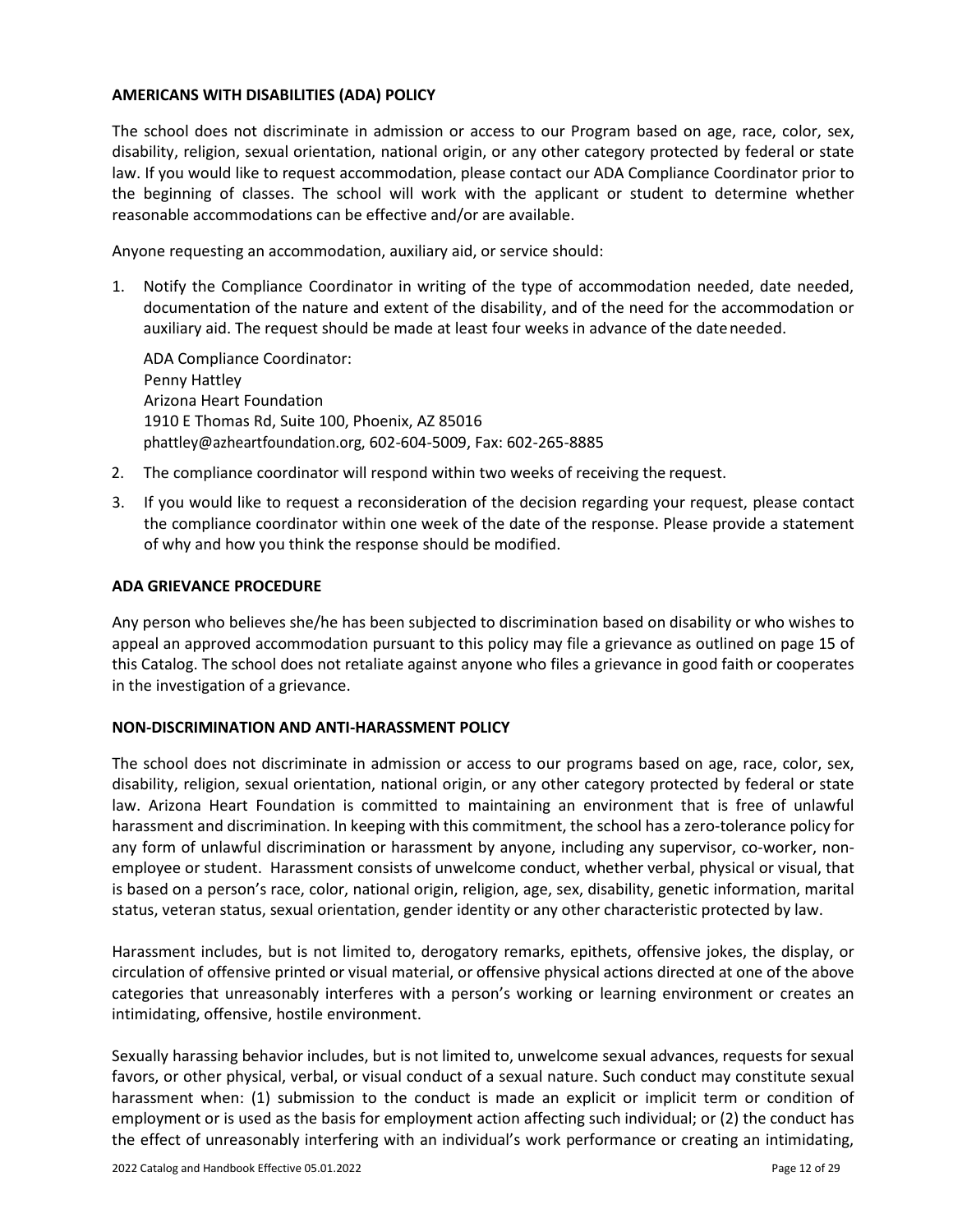hostile or offensive workplace. This type of conduct may include, but is not limited to, sexual propositions, innuendo, suggestive comments, sexually oriented jokes or teasing, or unwelcome physical contact such as patting, pinching, or brushing against another.

All employees, staff members, and students are responsible for helping to enforce this policy against discrimination and harassment. If you believe the actions or words of a supervisor, co-worker, student, or a nonemployee constitute sexual harassment or other unlawful harassment or discrimination, you have a responsibility to promptly notify the President/CEO.

It is the school's policy to investigate all such complaints thoroughly, promptly, and as impartially as possible. To the fullest extent practicable, the school will maintain the confidentiality of those involved. If an investigation confirms that a violation of this policy has occurred, the school will take corrective action, which may include disciplinary action, up to and including termination. The school also forbids retaliation against anyone for reporting harassment or for cooperating in the investigation of a harassment complaint.

# **CODE OF CONDUCT**

Students are expected to meet the school's standards and expectations for academic and ethical performance and professional behavior when interfacing with the persons in the classroom and in the clinical setting. If a student is not meeting the academic and ethical standards, or the professional behavior standards of the school, the school will take the corrective or disciplinary action it considers appropriate depending on the totality of the circumstances. The various actions may include verbal warning, written warning, suspension, and/or immediate expulsion. The school reserves the right in each case to take the action it considers appropriate and in the best interests of the school.

Examples of circumstances under which a student may be subject to discipline, up to and including expulsion, include but are not limited to the following guidelines related to the school's standards and expectations for academic and ethical performance, as well as professional behavior:

1. Academic Dishonesty - academic dishonesty is any word, action or deed performed alone, or with others for the direct or indirect intention of providing an unfair advantage or benefit to self or other student(s) including:

| - cheating                 | - misrepresentation                                      |
|----------------------------|----------------------------------------------------------|
| - plagiarism               | - giving or receiving illicit aid in class work or other |
| - unapproved collaboration | work used as a basis for grading                         |
| - alteration of records    | - failure to report to Program Director observations of  |
| - bribery                  | academic dishonesty by others                            |
| - lying                    |                                                          |

- 2. Outstanding Fees- failure to timely pay tuition or other fees due to the school.
- 3. Code of Conduct violation of the Code of Conduct.
- 4. Arriving to class or clinical site impaired by alcohol or with illegal drugs in your system; the manufacture, distribution, dispensation, possession, sale, purchase, transfer, or use of illegal drugs at school or the clinical site.
- 5. Significant Omissions or Errors in Admissions Documentation knowingly misrepresenting one's self in an application is subject to immediate expulsion.
- 6. Academic Failure failing to achieve the required academic standing in the program.
- 7. Attendance unless otherwise protected by law, failing to achieve the required attendance of the school and the assigned clinical site, including persistent tardiness.
- 8. Harassment or Discrimination participating in harassing or discriminatory activities of any student, staff, clinical staff person, patient, client, or visitor to the school or clinical site.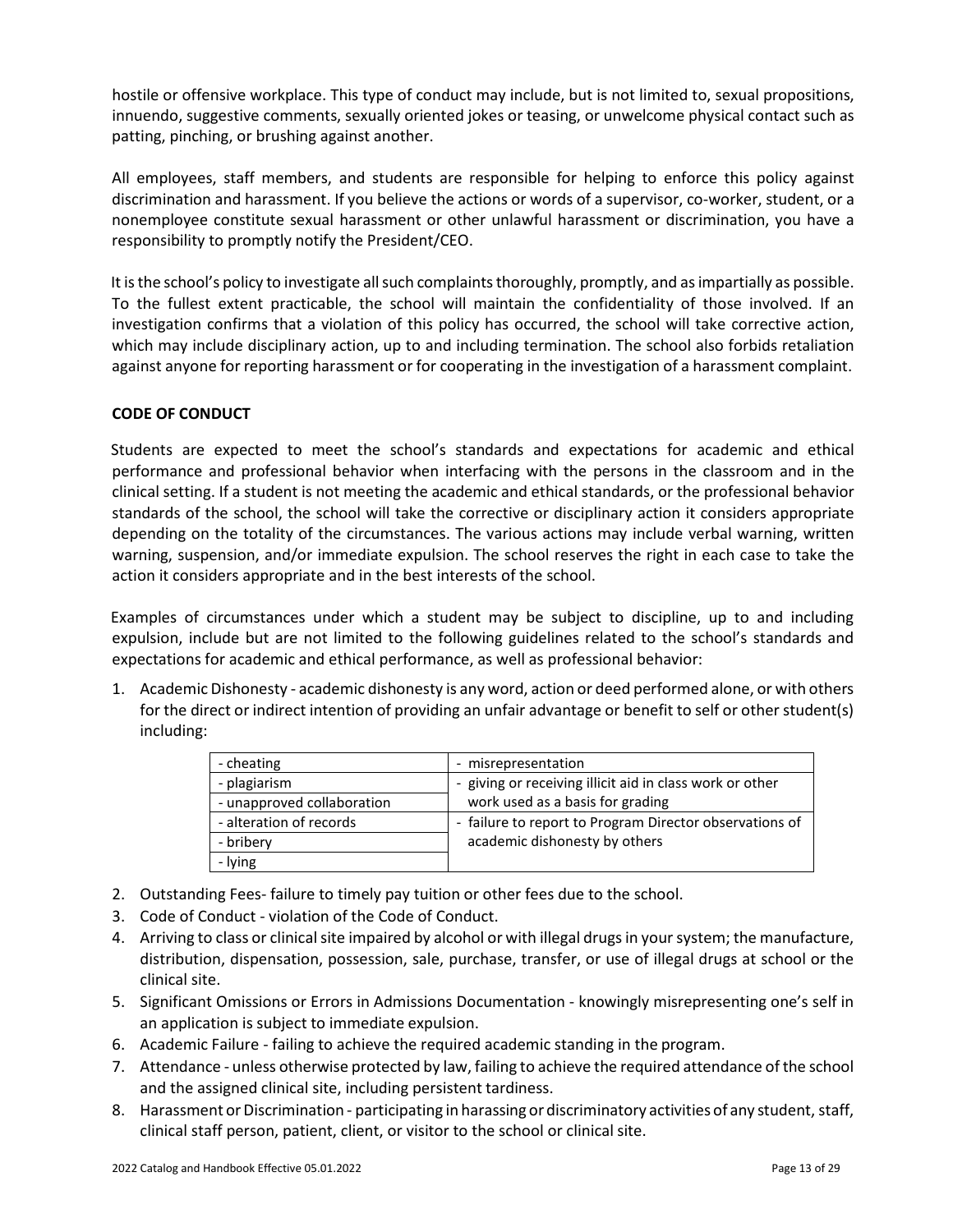- 9. Misuse of School Property damaging, misusing, stealing, or otherwise using without permission the property of the school or assigned clinical site in a way that is prohibited.
- 10. Endangerment of Staff or Students endangering the safety of themselves or others at the school or the assigned clinical site.
- 11. Disruptive, disorderly, violent, or threatening behavior at the school or the assigned clinicalsite.
- 12. Defiance of the authority of school administrators and instructors, as well as clinical site supervisors, instructors, and staff.
- 13. The harassment, bullying, demeaning, or otherwise oppression of Arizona Heart Foundation School of Cardiac & Vascular Ultrasound, its programs, faculty, staff, or other students.
- 14. Conduct detrimental to Arizona Heart Foundation School of Cardiac & Vascular Ultrasound, its programs, faculty, staff, or other students.
- 15. Actionsthat bring discredit to Arizona Heart Foundation School of Cardiac & Vascular Ultrasound.

# Illegal Drugs and Alcohol

Arizona Heart Foundation School of Cardiac & Vascular Ultrasound has a zero-tolerance policy for illegal substances on campus and at clinical sites. The school prohibits the unlawful use, possession, or distribution of controlled substances and alcohol by students and employees on the school's property or as part of school activities. The school reserves the right to require random drug testing.

The school recognizes that alcoholism, drug addiction, and substance abuse may represent illnesses that require professional counseling, treatment, and rehabilitation. The abuse of alcohol or drugs can be hazardous to an individual's health and safety, as well as an impediment to academic and personal success. Because the health and safety of students and employees are paramount to the school, those who are affected by alcohol and/or substance abuse are encouraged to utilize referrals provided by the school.

In addition to the above, in the case where the student has committed a crime or violation of the law, the school will notify law enforcement.

The school reserves the right to suspend or cancel the student's enrollment in the program at any time if, in the school's sole judgment, the student fails to comply with attendance requirements, academic standards, financial requirements, the school's Code of Conduct, zero-tolerance policy for illegal substances, or otherwise disrupts the normal activities of the school. If a student is expelled for any reason, there will be no reimbursement of tuition.

# Return of Property

A student who is expelled is responsible for the return of any school property in his/her own possession within ten days and will be held financially responsible for any property not returned in good condition.

# Notification of Expulsion

Students who are subject to expulsion for any reason will be notified in writing, either hand-delivered or by registered mail with a return receipt. There may or may not be an individual warning if the situation leading to expulsion has been discussed with the entire class. The school is not responsible for non-delivery by registered mail if the student has not provided a valid home address where the student currently resides.

The notification will contain a general description of the basis for expulsion and the effective date. Expelled students who dispute the facts of the expulsion must appeal the decision within three business days of the date of the notification. The appeal may be filed as outlined in the school's Grievance Procedure.

There will be no tuition reimbursement granted to an expelled student.

Students who have been expelled may re-apply for a future program with no guarantee of acceptance.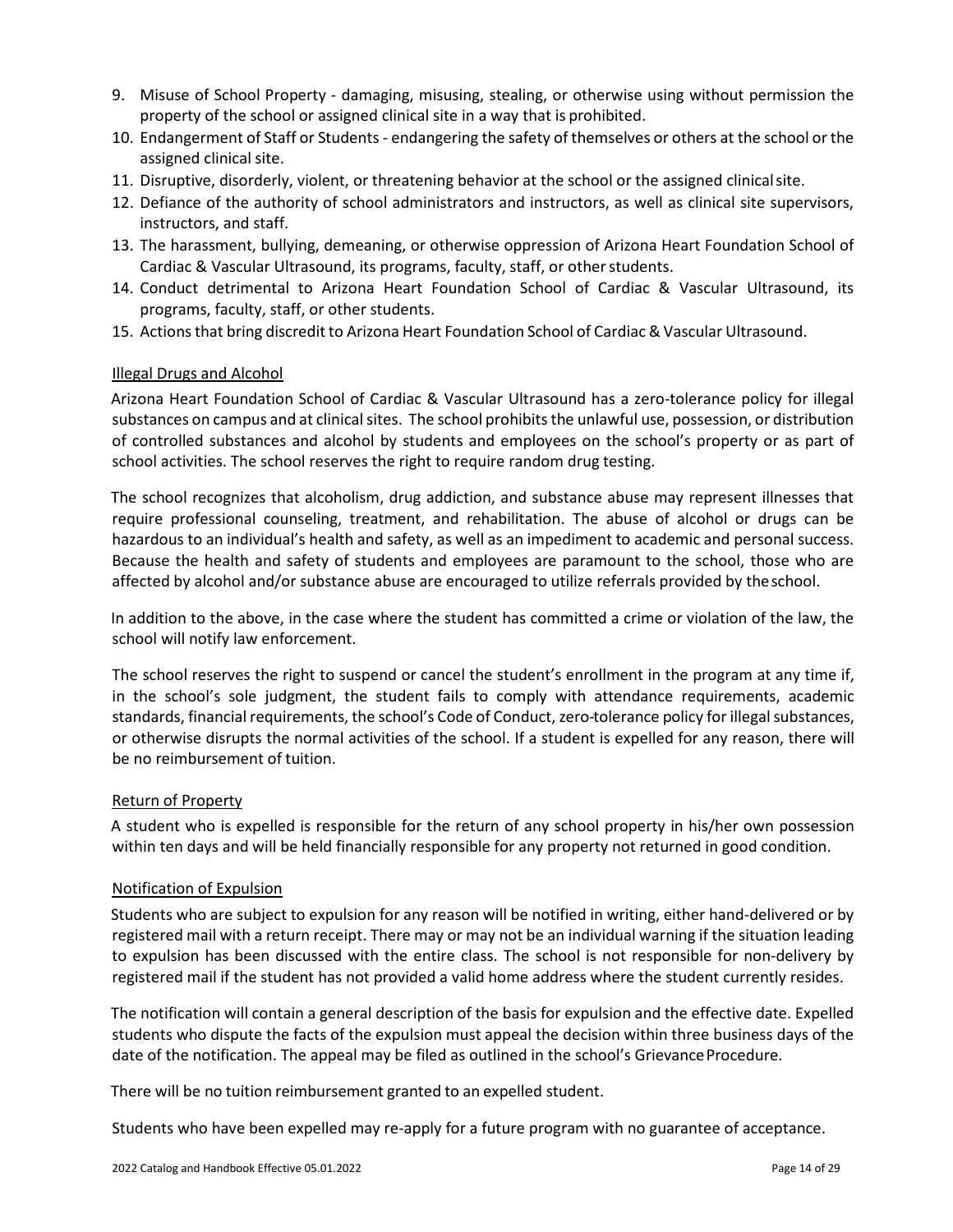#### **GRIEVANCE/APPEALS PROCEDURE**

The school is committed to ensuring that students with grievances relating to the school and/or program, the administration, and/or other personnel use a process that may resolve their concerns as promptly, confidentially, and as practicable under the circumstances.

If the student has a grievance, they first should discuss the matter informally with the individual directly involved. If they are not comfortable doing so or the matter is not resolved through this initial step, the student should discuss the matter with their instructor and/or program director. If this still does not resolve the matter, they should submit their written grievance within ten (10) business days of the event at issue or initial discussion to:

Sean Kerrigan, Chief Operating Officer Arizona Heart Foundation School of Cardiac & Vascular Ultrasound 1910 E. Thomas Rd, Ste. 100 Phoenix, AZ 85016

The COO, or his designee, will review the grievance and respond in writing within fourteen (14) business days.

If the student complaint cannot be resolved after exhausting the School's Grievance Procedure, the Student may file a complaint with the Arizona State Board for Private Post-Secondary Education. You must contact the State Board for further details. The State Board address is 1740 W. Adams Street, #3008, Phoenix, AZ, 85007, 602-542-5709, or www.azppse.gov.

#### **ARBITRATION**

If arbitration of a student grievance is required, the arbitration will take place at a location reasonably convenient for both parties giving due consideration to the student's ability to travel and other pertinent circumstances. Both parties will attempt to have proceedings take place within a reasonable time and without undue delay. The arbitration proceedings will follow the spirit, if not the letter of the consumer due process protocol of the American Arbitration Association. The protocol includes but is not limited to a fundamentally fair process; an independent and impartial, competent, and qualified arbitrator; independent administration of the arbitration; reasonable cost; right to representation; and the possibility of mediation.

Arbitration does not preclude other avenues of recourse, including but not limited to possible relief in small claims courts, unless and until the arbitration result is made binding. Arbitration of a student grievance does not preclude the student from seeking a remedy from the Arizona Board of Private Postsecondary Education.

#### **STANDARDS OF ACADEMIC PERFORMANCE**

The school's academic performance and attendance policies are applied equally to all students.

#### Academic Progress Records

Class sizes are keptsmallto allowforoptimal interaction between instructor and student. Therefore, we seek to continually keep students updated on their progress in class, whether positive, negative, or in need of improvement. All grades given to students for work completed are kept by the school and are available upon reasonable request by the student. Requests for transcripts should be directed to Campus Administrator Penny Hattley, at phattley@azheartfoundation.org.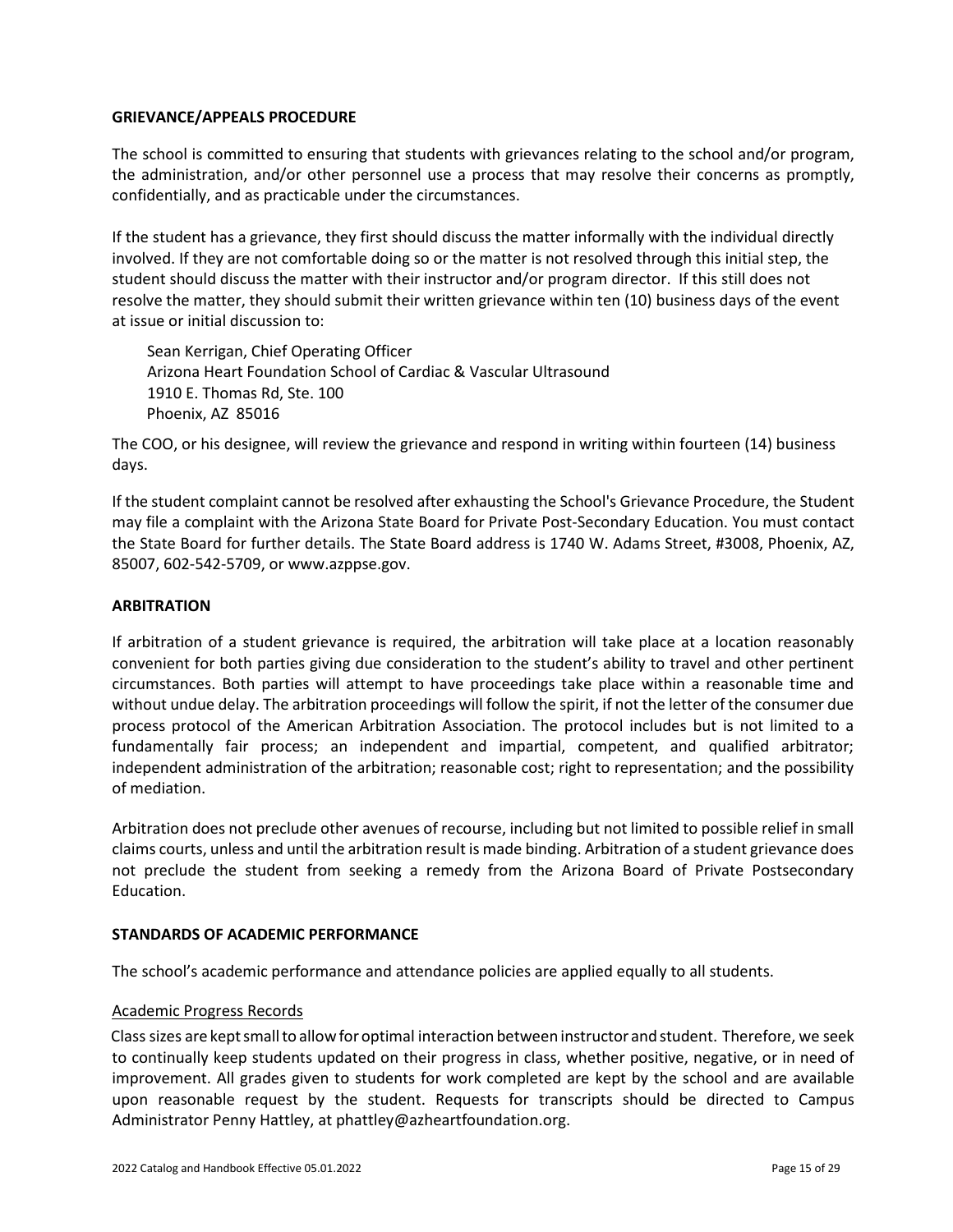The program maintains progress reports of each student's academic and clinical education on an ongoing basis with daily, weekly, monthly, and end-of-term progress via verbal, written quizzes and exams.

The school's grading system is based on the following standard:

The minimum satisfactory grade level required to graduate from the program is a "C" or higher. A grade level of "D" or lower is unsatisfactory and will require counseling/remediation within the next five days, dependent upon the individual needs and requirements to include didactic and hands-on laboratory. Assessments will be provided for determination of improvements and comprehension. Failure to improve the grade level to a "C" or higher within 15 days after that will result in expulsion from the program.

Tutoring services are an option and are provided at no additional cost.

# Completion of Program

Students must participate in all components of the program.

- Attendance: Students must sign in each day of class and lab. While at clinical sites, the students will sign into CourseKey and each clinical preceptor will verify attendance.
- Classroom didactic instruction, including assignments, quizzes, exams, presentations, and research.
- Scanning lab instruction including assignments and proficiencies exams.
- Open scanning lab.
- Clinical site rotation and instruction.
- Instructor and facilities surveys.

If a student believes there is a discrepancy in the assessment of his/her grades, academic progress, attendance, or clinical site travel, the student is to contact their program director immediately. The program director will meet with the student and faculty to review the grievance to come to a mutual understanding and decision. The school is committed to ensuring that students with grievances relating to their grades, attendance, or clinical site may resolve their concerns as promptly, confidentially, and as practicable under the circumstances.

Upon successful completion of the program, students are awarded clock hours, a certificate of completion, and their transcript of grades. It should not be assumed that any program hours described in the catalog could be transferred to another institution.

The school does not guarantee the transferability of credits to a college, university, or institution. Any decision on the comparability, appropriateness, and applicability of credits and whether they should be accepted is the decision of the receiving institution.

#### Requirements for Graduation

To graduate with a certificate of completion from the program, students are required to successfully complete all didactic and clinical education courses as well as hours and clinical caseloads. A minimum of a "C" passing grade isrequired. Students must complete and hand in all required surveys prior to graduation. Additionally, all financial obligations to the program must be fulfilled.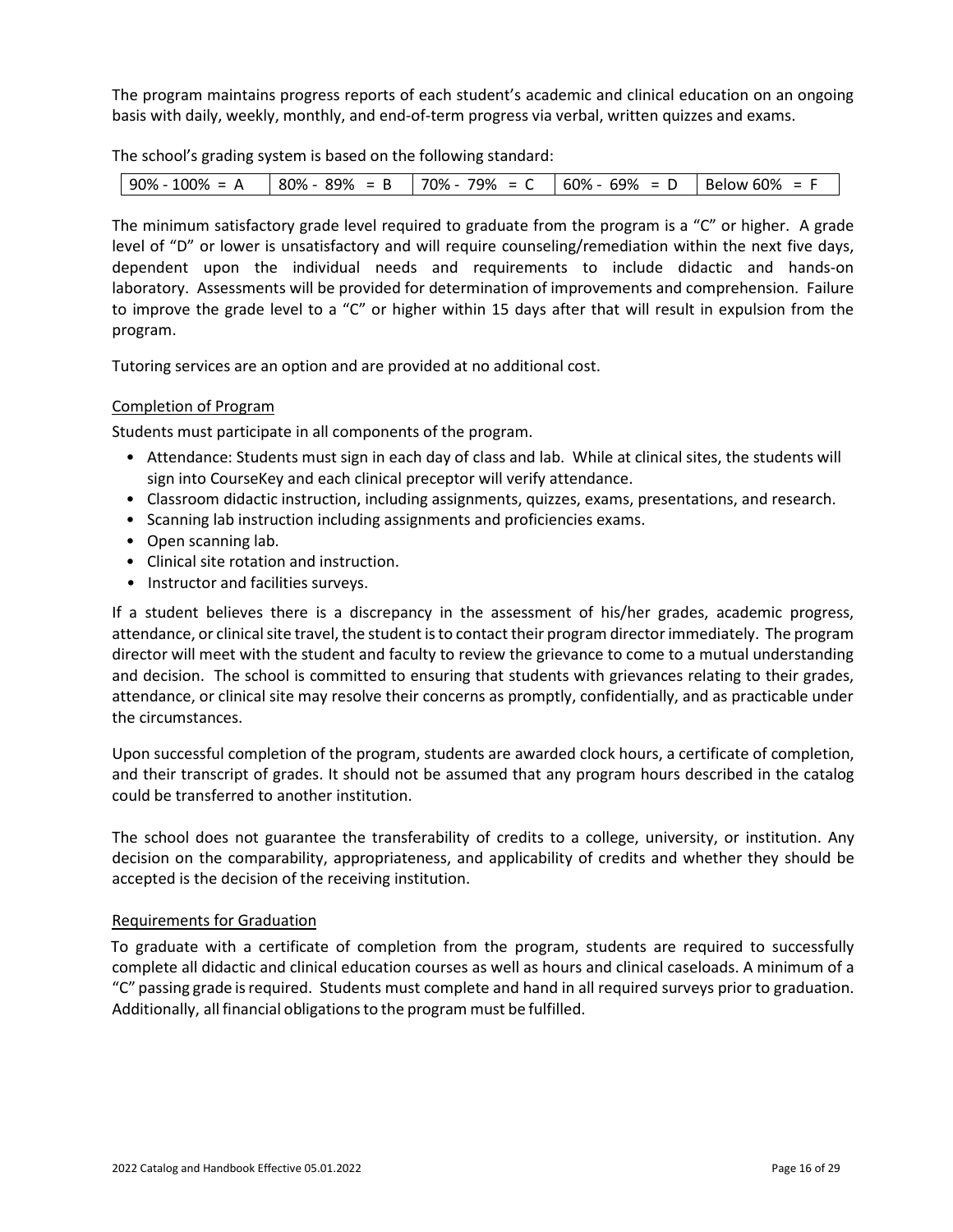# **CARDIAC ULTRASOUND PROGRAM**

# **Credentialing**

The cardiac ultrasound program is designed to meet and exceed the minimum clinical clock hour requirements as recommended by Cardiovascular Credentialing International (CCI). Students are prepared to successfully pass the Registered Cardiac Sonography (RCS) exam conducted by CCI.

#### **Description**

The cardiac ultrasound program offers in-depth education that will enable students to produce accurate, high-quality echocardiography images required for entry-level employment. Residential classroom, handson clinical experience, and professional development provide the opportunity to learn pathology related to sonography, demonstrate scanning techniques and protocols in the skills lab and clinical settings, and integrate lectures with clinical education. The cardiac sonographer performs sonography procedures in private physician offices, clinics, hospitals, and acute or long-term care facilities.

#### Goals and Objectives

Upon completion of the program, students will:

- Demonstrate entry-level scanning skills of the anatomy and surrounding structures.
- Demonstrate entry-level knowledge of cardiac and vascular protocols for the national registry exams.
- Demonstrate effective communication and interpersonal skills with patients and members of the health care team.
- Understand and provide basic patient care while functioning within recognized ethical and legal standards of the profession and employer.
- Demonstrate knowledge and understanding of gross human anatomy and sectional anatomy as it relates to the diagnostic cardiac or vascular ultrasound.
- Demonstrate knowledge and understanding of physiology, pathology, and pathophysiology as it relates to entry-level cardiac or vascular ultrasound.
- Demonstrate knowledge and understanding of acoustic physics, Doppler ultrasound principles, and ultrasound instrumentation.
- Demonstrate knowledge and understanding of the interaction between ultrasound and tissue and the probability of biological effects in clinical examinations.
- Document complete and accurate results of diagnostic data to facilitate physician's interpretation.
- Always employ professional judgment and discretion.
- Demonstrate compassion and empathy including moral and ethical responsibilities for effective interaction within the patient experience.
- Recognize the importance of, and employ, ergonomically correct scanning techniques.
- Maintain optimal functioning of equipment.
- Utilize these workplace skills in a variety of medical facilities.
- Meet the needs of the communities we serve, including graduates, employers, physicians, and the public.
- Successfully pass the RCS and RVS registry exams.
- Demonstrate knowledge of quality assurance, management techniques, and IAC echocardiography accreditation needs as a professional sonographer.
- Follow the approved ASE standards [\(www.asecho.org\)](http://www.asecho.org/) and the Scope of Practice for the Ultrasound Professional [\(www.sdms.org\)](http://www.sdms.org/)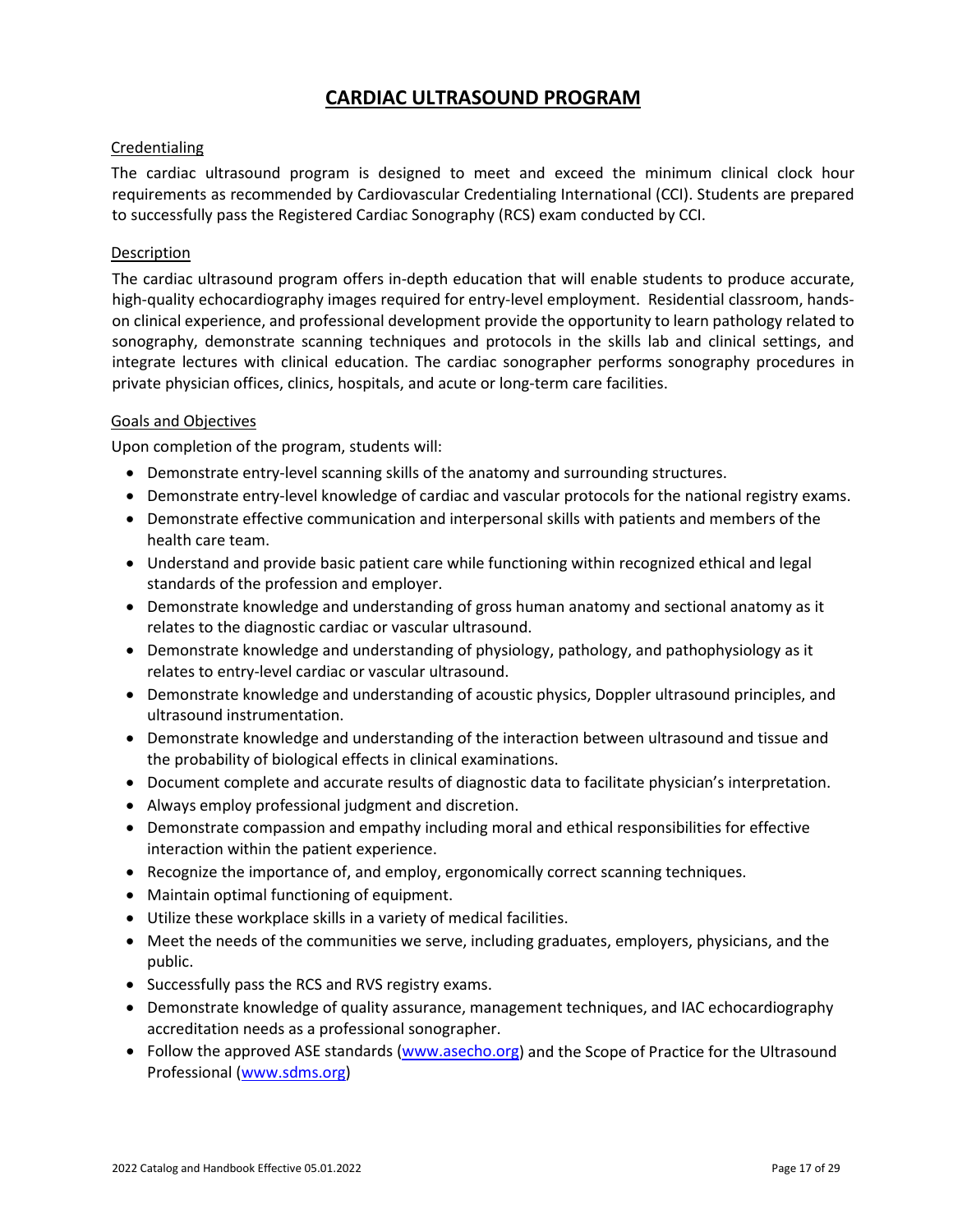# Clock Hours (52 weeks)

| <b>Patient Care</b>              | 41   |
|----------------------------------|------|
| <b>Physics</b>                   | 88   |
| Introduction to Echocardiography | 165  |
| Advanced Echocardiography        | 129  |
| Imaging Lab                      | 423  |
| <b>Clinical Rotation</b>         | 832  |
| Total                            | 1678 |

# Daily Schedule

Our program is divided into three terms, or trimesters. Classroom sessions and clinical rotations average 35 hours per week. Some weekend and/or evening hours may be required.

| $8:00 - 11:00$                       | <b>Academic Classes</b>                               |                 |         |                 |
|--------------------------------------|-------------------------------------------------------|-----------------|---------|-----------------|
| $11:00 - 11:30$                      | Lunch                                                 |                 |         |                 |
| $11:30 - 2:30$                       | <b>Ultrasound Skills Lab</b>                          |                 |         |                 |
|                                      |                                                       |                 |         |                 |
|                                      | First Term: July 18 - November 11, 2022               | <b>Academic</b> | Lab     | <b>Clinical</b> |
|                                      | 17 Weeks / 85 Days (81 Class/0 Clinical/4 Holiday)    | 3.0 hrs         | 3.0 hrs | 8.0 hrs         |
|                                      | Introduction to Ultrasound/Physics                    | 88              |         |                 |
|                                      | <b>Patient Care</b>                                   | 41              |         |                 |
|                                      | Introduction to Echocardiography                      | 114             |         |                 |
|                                      | <b>Ultrasound Skills Lab</b>                          |                 | 243     |                 |
|                                      | <b>Clinical Rotation</b>                              |                 |         | 0               |
|                                      | <b>First Term Total</b>                               | 243             | 243     | $\mathbf 0$     |
|                                      | Second Term: November 14, 2022 - March 17, 2023       | <b>Academic</b> | Lab     | <b>Clinical</b> |
|                                      | 18 Weeks / 90 Days (43 Class/39 Clinical/8 Holiday)   | 3.0 hrs         | 3.0 hrs | 8.0 hrs         |
|                                      | Introduction to Echocardiography (cont'd)             | 51              |         |                 |
|                                      | Advanced Echocardiography including research          | 78              |         |                 |
|                                      | <b>Ultrasound Skills Lab</b>                          |                 | 129     |                 |
|                                      | <b>Clinical Rotation</b>                              |                 |         | 312             |
|                                      | <b>Second Term Total</b>                              | 129             | 129     | 312             |
| Third Term: March 20 - July 14, 2023 |                                                       | <b>Academic</b> | Lab     | <b>Clinical</b> |
|                                      | 17 Weeks / 85 Days (17 Class/65 Clinical/3 Holiday)   | 3.0 hrs         | 3.0 hrs | 8.0 hrs         |
|                                      | Advanced Echocardiography including research (cont'd) | 51              |         |                 |
|                                      | <b>Ultrasound Skills Lab</b>                          |                 | 51      |                 |
|                                      | <b>Clinical Rotation</b>                              |                 |         | 520             |
|                                      | <b>Third Term Total</b>                               | 51              | 51      | 520             |
|                                      | <b>TOTAL</b>                                          | 423             | 423     | 832             |
|                                      |                                                       |                 |         |                 |
|                                      | <b>Academic Classes</b>                               |                 |         | 423             |
|                                      | <b>Ultrasound Skills Lab</b>                          |                 |         | 423             |
|                                      | <b>Clinical Rotation</b>                              |                 |         | 832             |
|                                      | <b>TOTAL HOURS</b>                                    |                 |         | 1678            |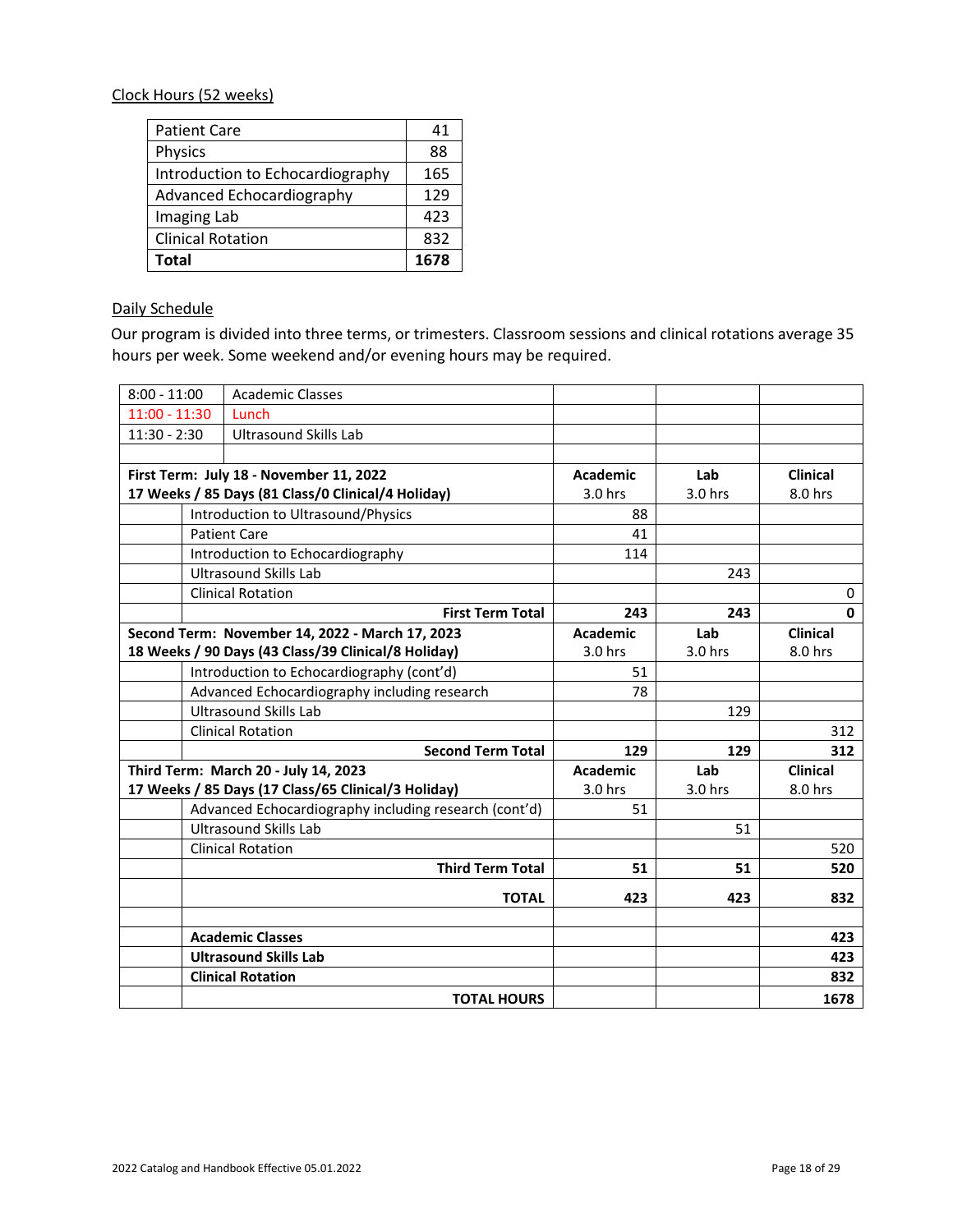### Important Dates

| First Day of Program |                   | July 18, 2022    |
|----------------------|-------------------|------------------|
| Holidays             | <b>Fall Break</b> | September 5 - 8  |
|                      | Thanksgiving      | November 24 & 25 |
|                      | Christmas         | December 26 - 30 |
|                      | MLK Day           | January 16, 2023 |
|                      | Memorial Day      | <b>May 29</b>    |
|                      | Independence Day  | July 3 & 4       |
| Last Day of Program  |                   | July 13          |
| Graduation           |                   | July 14, 2023    |

The schedule may be amended or suspended, at any time, at the school's sole discretion, with or without notice.

#### **CARDIAC ULTRASOUND COURSE DESCRIPTIONS**

#### Patient Care

This course includes an overview of cardiac anatomy, physiology, medical terminology, pharmacology, basic diagnostic procedures, blood-borne pathogens, pathophysiology, and infectious diseases. It also includes how to interact with patients in a clinical setting as well as the topic of professionalism, characteristics of a healthcare professional, patient communication and critical thinking, legal and ethical issues, HIPPA, OSHA, and malpractice.

#### Physics

This course includes ultrasound instrumentation properties of sound waves, propagation and interaction of ultrasound in tissue, static and real-time ultrasound imaging principles and artifacts, and instrumentation of real-time ultrasound imaging. Laws of conservation, properties of matter, properties of sound and light, current, Ohm's Law, frequency, physical principles, hemodynamics, Doppler physics, color imaging and artifacts, digital signal and image processing and bioeffects.

#### Introduction to Echocardiography

This comprehensive course will provide an overview of the basic principles of adult echocardiography, including the technique of performing cardiac ultrasound examinations. The standard measurements for each echocardiography discipline will be presented; normal anatomy, as well as cardiac pathology, will be emphasized. Each component ofthe cardiovascular principles' examination outline will be presented. Major topics include anatomy and physiology, technique, Doppler, valvular heart disease, ischemic heart disease, diseases of the aorta, congenital heart disease, pericardial disease, hypertension, cardiomyopathies, and cardiac tumors. Instruction will be comprised of lectures, an ultrasound lab, and independent assignments.

#### Advanced Echocardiography

Students will have an in-depth understanding of the cardiac cycle, cardiac anatomy and physiology, standard 2-D views, M-mode and real-time measurements, Doppler calculations, pathology and stress echocardiography, echo standards, advanced methods, 3-D, 4-D, tissue Doppler, cardiac resynchronization, and new technologies. This comprehensive, advanced course will be the final preparation for the registry exam.

#### Imaging Skills Lab

This course ensures the development of the student's scanning skills as well as the appropriate use of a protocol. Students begin training in the school's imaging lab during the first week of the program. Patient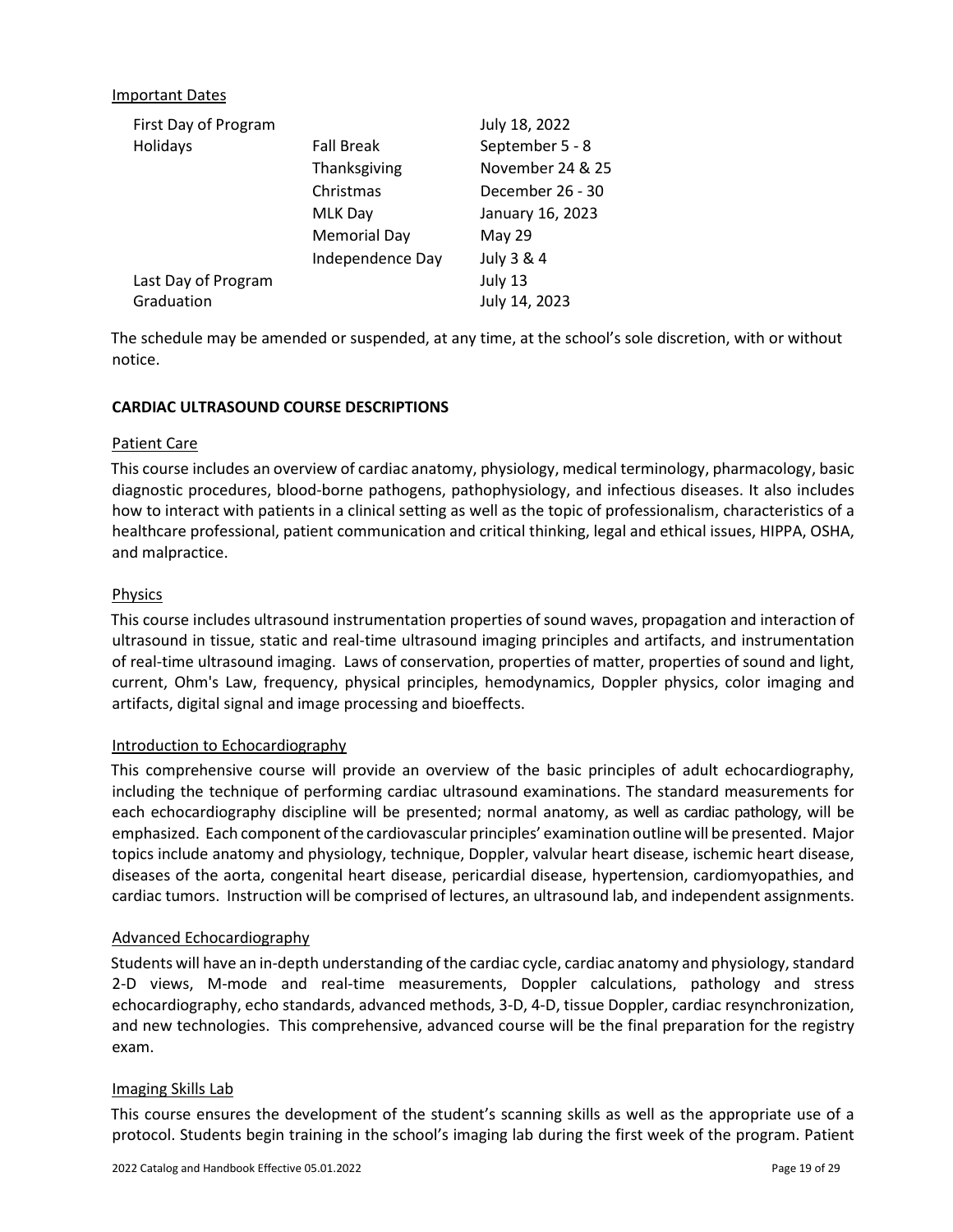models are used exclusively to help students identify a variety of anatomies and indications. Students will be fully prepared to enter cardiac clinical rotations and perform studies independently. During this time, interrelationships with patients and staff, communication, cleanliness, initiative, efficiency, confidence, judgment, constructive criticism, learning from mistakes, professional growth, HIPAA compliance, patient mindfulness, and personal responsibility are practiced.

# Clinical Rotation

Students continue to practice skills after competency testing to ensure the refinement of their professional skills and gain independence and confidence. Students will be supervised and instructed in the clinical setting by the affiliate preceptors and sonographers. Through individualized instruction and evaluation, the student's clinical progress and competency will be measured by the school's clinical coordinator, instructor, affiliate preceptors, and sonographers. The school may at times request a student travel out of the city limits for a clinical externship.

# **CARDIAC ULTRASOUND CLINICAL SITE OVERVIEW**

Clinical rotation hours are included in the program. Students will not be assigned to a clinical site until it has been determined by the school that this privilege has been earned as evidenced by the student's academic and ethical performance, adherence to the school's Code of Conduct, scanning proficiency, professional behavior, attendance, promptness, and compliance with any financial agreement with the school. Students are required to report to all clinical sites as assigned. The school may, at times, request the student to travel out of the area for their clinical site.

The goal of the clinical rotation in the current curriculum is to prepare the student to perform step-by-step limited and later complete cardiac sonography exams under direct supervision. The student will practice exercising independent judgment relative to the entirety of the sonography test performed.

All practical training will be monitored and under the direct supervision of the school. The planned program of activities will be controlled by the school and not by officials at the clinical site.

# Student Responsibilities

Under the direct supervision of the clinical site preceptor/staff designee, the sonography student will be responsible for the following duties:

- 1. Patient interviews relevant to the cardiovascular indications
- 2. Instruction and patient preparation for the exam
- 3. Quality control testing for the ultrasound machine/transducers
- 4. Execution of patient imaging procedures, including:
	- Routine and complex echocardiograms
	- Treadmill and pharmacological stress echocardiograms
	- Transesophageal echocardiogram (TEE)
	- Computer image acquisition and image enhancement
	- Patient preparation for various procedures
	- Preparation of the preliminary report
- 5. Demonstrate knowledge and understanding of cardiac pathology, pathophysiology, and hemodynamics in different disease states.
- 6. Demonstrate an understanding of ultrasound physics and instrumentation.
- 7. Exhibit professionalism in the performance of these duties, demonstrate an empathetic and instructional approach to patient care and maintain the confidentiality of information as required.
- 8. Achieve professional growth and development through participation in medical and technical education and research to enhance the quality of patient care.
- 9. Take care of the patient while in the department, which may require assisting with patient issues such as vomiting, bleeding, CPR, and/or ACLS procedures.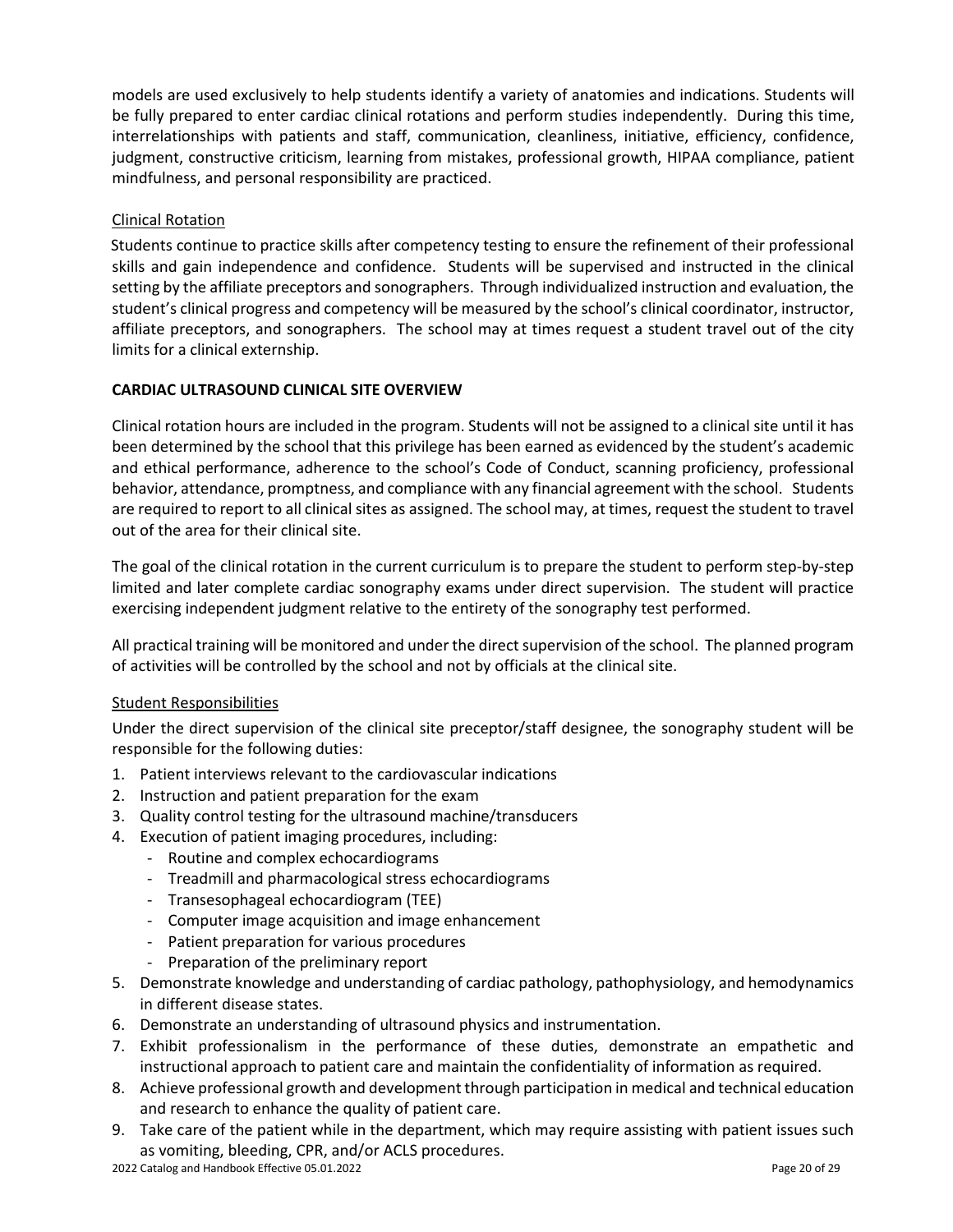# General

The sonography student on clinical rotation must:

- Possess these intellectual skills: comprehension, measurement, mathematical calculation, problemsolving, reasoning, integration, analysis, comparison, self-expression, and the ability to accept criticism.
- Be able to exercise appropriate judgment to recognize and correct performance deviations.
- Be prepared to recognize any condition, whether observed in the ultrasound exam or inpatient behavior, which may pose an immediate threat to health or life and react appropriately.
- Attend class a minimum of one day a week or as requested to maintain interaction with instructors in order to continue learning and prepare for the national registry exam.

# Behavioral and Social

The sonography student on clinical rotation must:

- Be able to manage time to complete didactic and clinical tasks within reasonable time constraints.
- Possess emotional health necessary to effectively employ intellect and exercise appropriate judgment.
- Be able to provide professional and technical services despite the stress of heavy workloads.
- Be flexible, creative, and adaptable to clinical and didactic changes.
- Recognize potentially hazardous materials, equipment, and situations and be able to proceed safely to reduce the risk of injury to the patient or self.
- Support and promote the activities of fellow students and health care professionals.
- Be honest, compassionate, ethical, and responsible.
- Always safeguard and preserve the confidentiality of patient information in accordance with office policy.

# **Technical**

The sonography student on clinical rotation must assist the clinical site preceptor/staff designee in performing echocardiographic procedures by demonstrating appropriate competency in the following:

- Obtain appropriate clinical history to adapt the imaging techniques accordingly.
- Patient education.
- Patient care and management.
- Record complete physiologic ultrasound exam consisting of 2D, M-mode, pulsed (PW), and continuous wave (CW) Doppler and color flow imaging, making appropriate quantitative calculations from the data recorded.
- Perform exercise echocardiography and pharmacological stress testing.
- Assist in the performance of transesophageal (TEE) echocardiograms.
- Assist in the Bubble/Saline study.
- Determine if contrast injection is indicated and act accordingly.
- Equipment configuration and operation.
- Positioning skills.
- Ultrasound safety.

<span id="page-20-0"></span>In addition to the above, other duties as indicated by clinical instructor or program/school policies.

# Clinical Site Preceptor

Per guidelines from the Accrediting Bureau of Health Education Schools (ABHES), Commission on Accreditation of Allied Health Education Programs ("CAAHEP"), and Joint Review Committee-Cardiovascular Technology ("JRC CVT"), the following apply in connection with the clinical site preceptor:

Responsibilities

Although students will work with many sonographers in the clinical setting, a clinical site preceptor/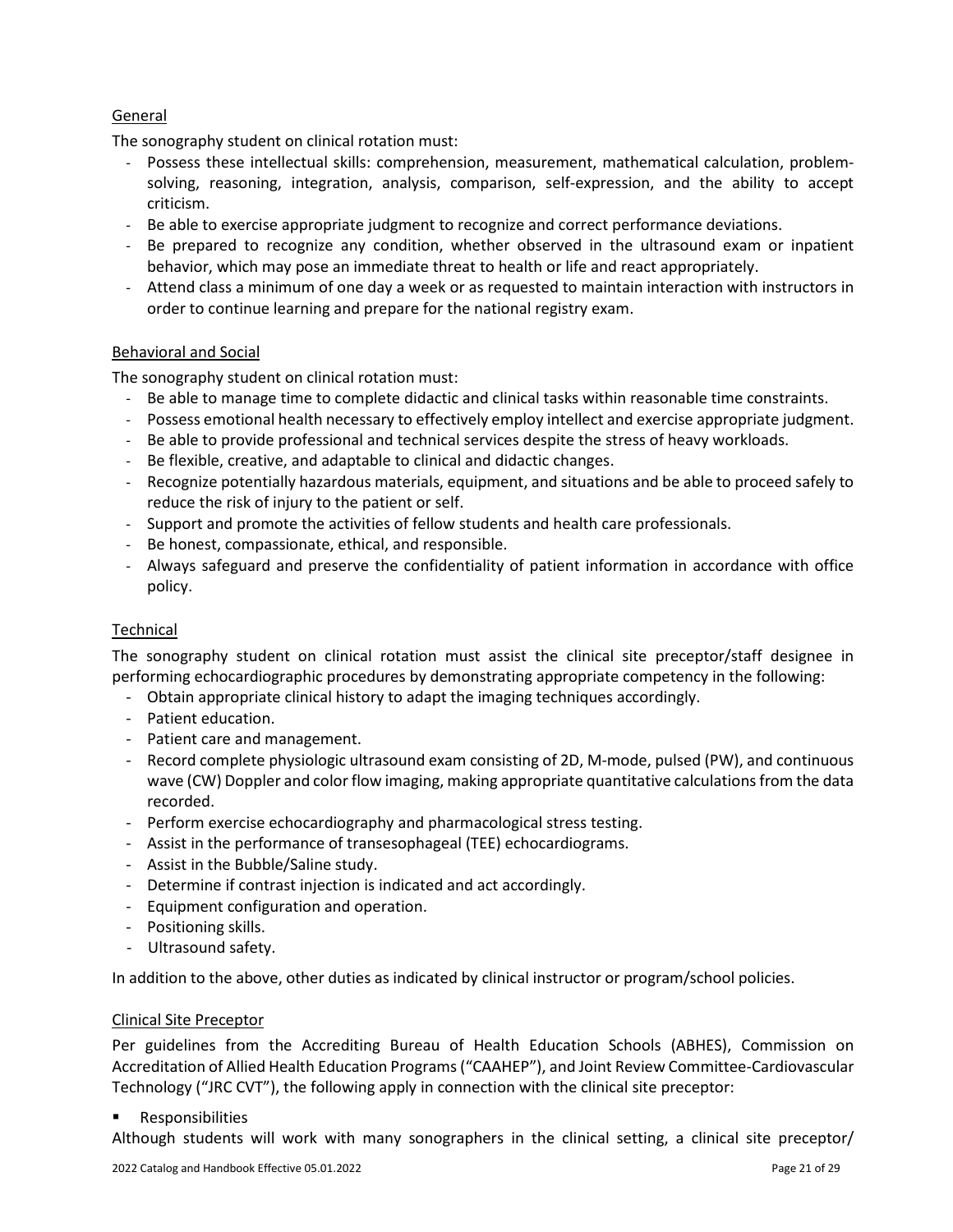instructor shall be designated as the primary contact for the student and the program director. The clinical site preceptor/staff designee must be available to students whenever he or she is assigned to a clinical site, provide appropriate clinical supervision, and be responsible for student clinical evaluation.

# Qualifications

The designated clinical instructor must hold the RDCS (through the ARDMS) credential or the RCS (through CCI) credential and have appropriate education and experience to fulfill the minimum qualification requirements.

# Cardiac Sonography Student - Master List of Competencies

Below is a list of competencies that the sonography student must successfully complete in order to demonstrate acquired skills in the performance and evaluation of the adult cardiac studies. The competencies consist of communication, didactic learning, scan lab skills, and clinical rotations. The competencies are evaluated using the associated clinical evaluation form each term or sooner if appropriate.

- 1. Demonstrate and practice intra and interdepartmental skills
- 2. Demonstrate and practice effective communication (verbal, non-verbal, written)
- 3. Utilize professional conduct and demonstrate professional judgment
- 4. Demonstrate initiative and display a positive attitude
- 5. Provide effective and safe patient care
- 6. Demonstrate critical thinking skills
- 7. Utilize correct scanning techniques
- 8. Recognize and identify cardiac anatomic structures
- 9. Utilize scanning skills to perform PW, CW, and color Doppler imaging studies

# Patient Care Duties Not to be Provided by Students

The sonography student must not perform the following clinical care duties independently:

- 1. Discuss the echocardiography findings/diagnosis/prognosis/treatment plans or surgical advice to the patients and their relatives
- 2. Administration of IV/IM/Intra-cardiac drugs
- 3. If the patient refuses examination by a sonography student, the student must stop, excuse him/herself from the room, fulfill the patient's wishes for privacy, and report this to the supervisor
- 4. While examining all populations of patients for cardiac ultrasound procedures, appropriate caution must be exercised per guidelines from the hospital
- 5. Patient information, including personal or medical records and cardiac sonographic scans, is not to be removed from the premises nor copied in any format without an express written request from the program director of the school and hospital administration. In such a case, all patient identification and medical record numbers must be deleted.
- 6. Medical equipment, devices, and supplies are not to be removed from the premises by the student.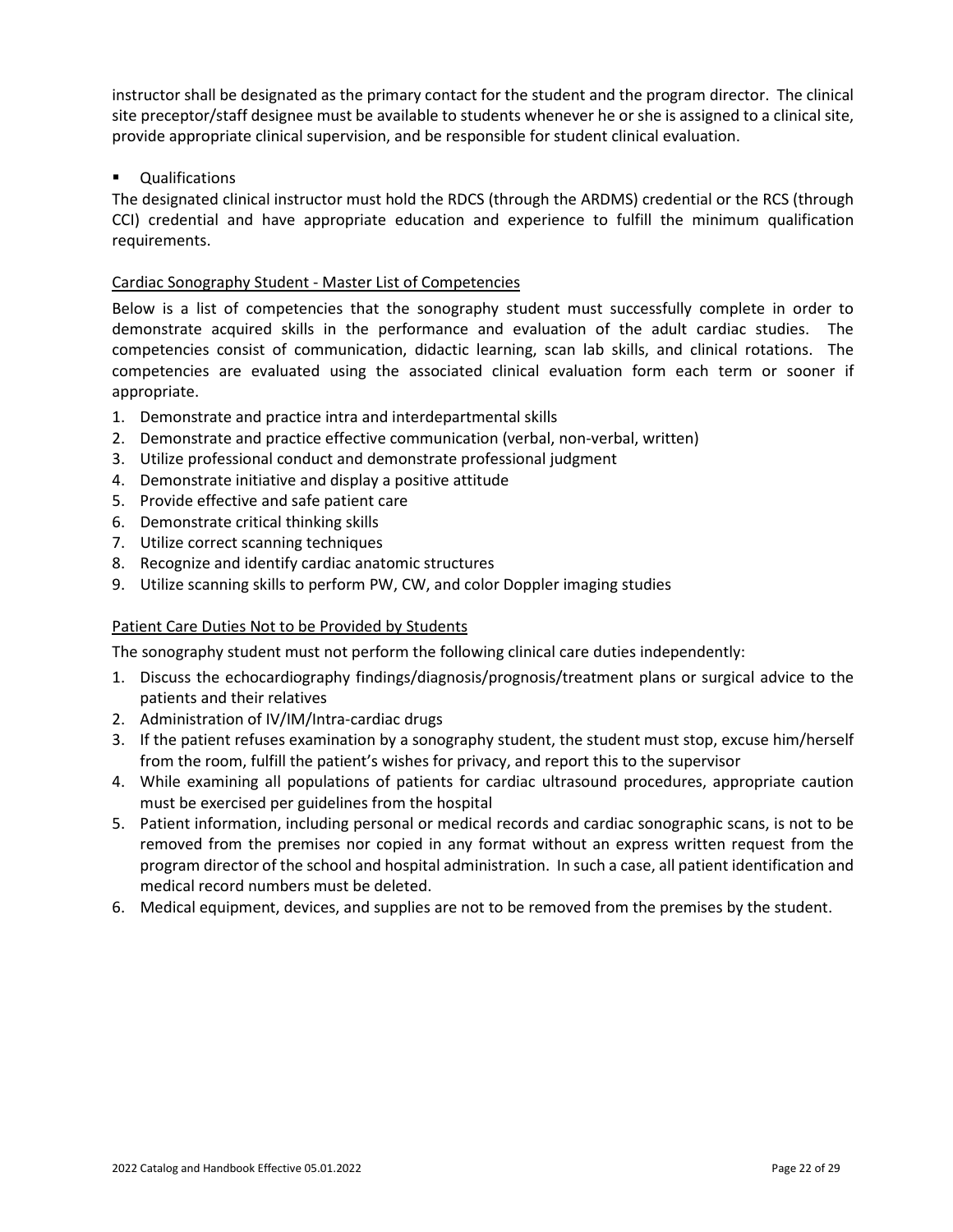# **VASCULAR ULTRASOUND PROGRAM**

# **Credentialing**

The vascular ultrasound program is designed to meet and exceed the minimum clock hour requirements as recommended by Cardiovascular Credentialing International (CCI). Students are prepared to successfully pass the Registered Vascular Specialist (RVS) exam conducted by CCI.

# Course Description

The program offers in-depth education that will enable students to produce accurate, high-quality vascular images needed for entry-level employment. Residential classroom, hands-on clinical experience and professional development will provide the opportunity to learn pathologic knowledge related to sonography, demonstrate scanning techniques and protocols in the skills lab and clinical settings, and integrate lectures with clinical education. The vascular sonographer performs procedures in private physician offices, clinics, hospitals, and acute or long-term care facilities.

# Goals and Objectives

Upon completion of the program, students will:

- Demonstrate entry-level scanning skills of the anatomy and surrounding structures.
- Demonstrate entry-level knowledge of vascular protocols for the national registry exam.
- Demonstrate effective communication, professional judgment, and discretion.
- Demonstrate understanding of basic patient care.
- Demonstrate knowledge and understanding of gross human anatomy and sectional anatomy as it relates to vascular ultrasound.
- Demonstrate knowledge and understanding of physiology, pathology, and pathophysiology as it relates to vascular ultrasound.
- Demonstrate knowledge and understanding of acoustic physics, Doppler ultrasound principles, and ultrasound instrumentation.
- Demonstrate knowledge and understanding of the interaction between ultrasound and tissue and the probability of biological effect in clinical examinations.
- Demonstrate knowledge of interpersonal relationships, including moral and ethical responsibilities for effective communication and empathy with and for the patient.
- Demonstrate ergonomically correct scanning techniques to prevent musculoskeletal injury.
- Demonstrate ability to utilize learned skills in a variety of medical facilities.
- Demonstrate ability to meet the needs of the communities we serve, including graduates, employers, physicians, and the public.
- Integrate knowledge and patient data to obtain optimum diagnostic results.
- Demonstrate effective interpersonal skills with patients and members of the health care team
- Provide care and empathy to promote patient physical and psychological well-being.
- Function within recognized ethical and legal standards of the profession and employer.
- Perform appropriate vascular diagnostic procedures with accuracy.
- Maintain optimal functioning of equipment.
- Demonstrate knowledge of quality assurance, management techniques, and IAC vascular accreditation needs as a professional sonographer.
- Follow the approved SVU Standards (www.svunet.org) and the Scope of Practice for the Ultrasound Professional (www.sdms.org)
- Successfully passed the RVS exam.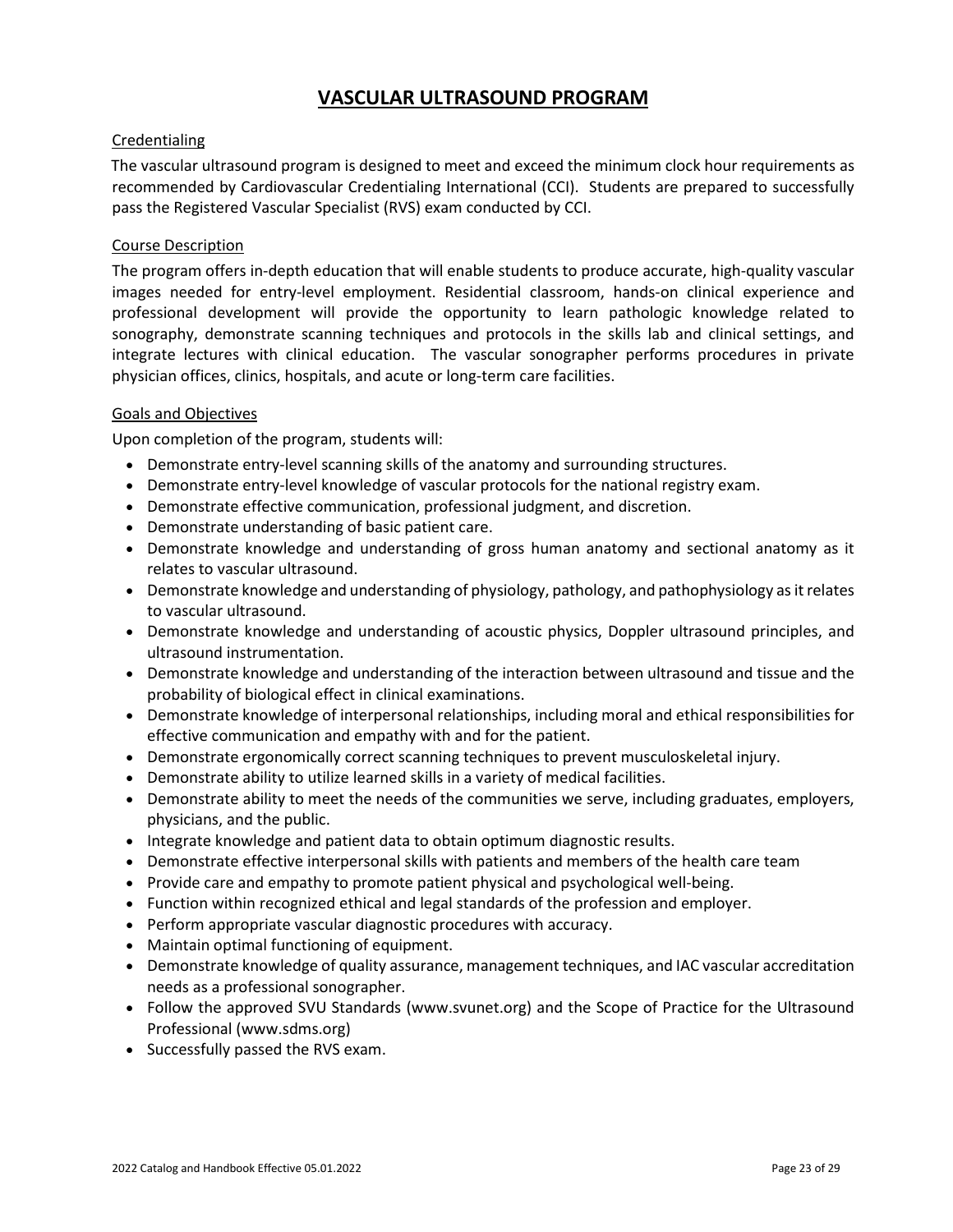#### Clock Hours (52 weeks)

| <b>Patient Care</b>                 | 30   |
|-------------------------------------|------|
| Introduction to Ultrasound/Physics  | 105  |
| Introduction to Vascular Ultrasound | 108  |
| <b>Advanced Vascular Ultrasound</b> | 180  |
| <b>Ultrasound Skills Lab</b>        | 423  |
| <b>Clinical Rotation</b>            | 832  |
| Total                               | 1678 |

# Daily Schedule

Our program is divided into three terms, or trimesters. Classroom sessions and clinical rotations average 35 hours per week. Some weekend and/or evening hours may be required.

| $7:00 - 10:00$      | <b>Academic Classes</b>                                  |                 |       |                 |
|---------------------|----------------------------------------------------------|-----------------|-------|-----------------|
| $10:00 - 10:30$     | Lunch                                                    |                 |       |                 |
| $10:30 - 1:30$      | <b>Ultrasound Skills Lab</b>                             |                 |       |                 |
|                     |                                                          |                 |       |                 |
|                     | First Term: July 18 - November 11, 2022                  | <b>Academic</b> | Lab   | Clinical        |
|                     | 17 Weeks / 85 Days (81 Class/0 Clinical/4 Holiday)       | 3 hrs           | 3 hrs | 8 hrs           |
| <b>Patient Care</b> |                                                          | 30              |       |                 |
|                     | Introduction to Ultrasound/Physics                       | 105             |       |                 |
|                     | Introduction to Vascular Ultrasound                      | 108             |       |                 |
|                     | Ultrasound Skills Lab                                    |                 | 243   |                 |
|                     | <b>Clinical Rotation</b>                                 |                 |       | 0               |
|                     | <b>First Term Total</b>                                  | 243             | 243   | $\mathbf{0}$    |
|                     | Second Term: November 14, 2022 - March 17, 2023          | <b>Academic</b> | Lab   | <b>Clinical</b> |
|                     | 18 Weeks / 90 Days (43 Class/39 Clinical/8 Holiday)      | 3 hrs           | 3 hrs | 8 hrs           |
|                     | Advanced Vascular Ultrasound including research          | 129             |       |                 |
|                     | <b>Ultrasound Skills Lab</b>                             |                 | 129   |                 |
|                     | <b>Clinical Rotation</b>                                 |                 |       | 312             |
|                     | <b>Second Term Total</b>                                 | 129             | 129   | 312             |
|                     | Third Term: March 20 - July 14, 2023                     | <b>Academic</b> | Lab   | <b>Clinical</b> |
|                     | 17 Weeks / 85 Days (17 Class/65 Clinical/3 Holiday)      | 3 hrs           | 3 hrs | 8 hrs           |
|                     | Advanced Vascular Ultrasound including research (cont'd) | 51              |       |                 |
|                     | <b>Ultrasound Skills Lab</b>                             |                 | 51    |                 |
|                     | <b>Clinical Rotation</b>                                 |                 |       | 520             |
|                     | <b>Third Term Total</b>                                  | 51              | 51    | 520             |
|                     | <b>TOTAL</b>                                             | 423             | 423   | 832             |
|                     |                                                          |                 |       |                 |
|                     | <b>Academic Classes</b>                                  |                 |       | 423             |
|                     | <b>Ultrasound Skills Lab</b>                             |                 |       | 423             |
|                     | <b>Clinical Rotation</b>                                 |                 |       | 832             |
|                     | <b>TOTAL HOURS</b>                                       |                 |       | 1678            |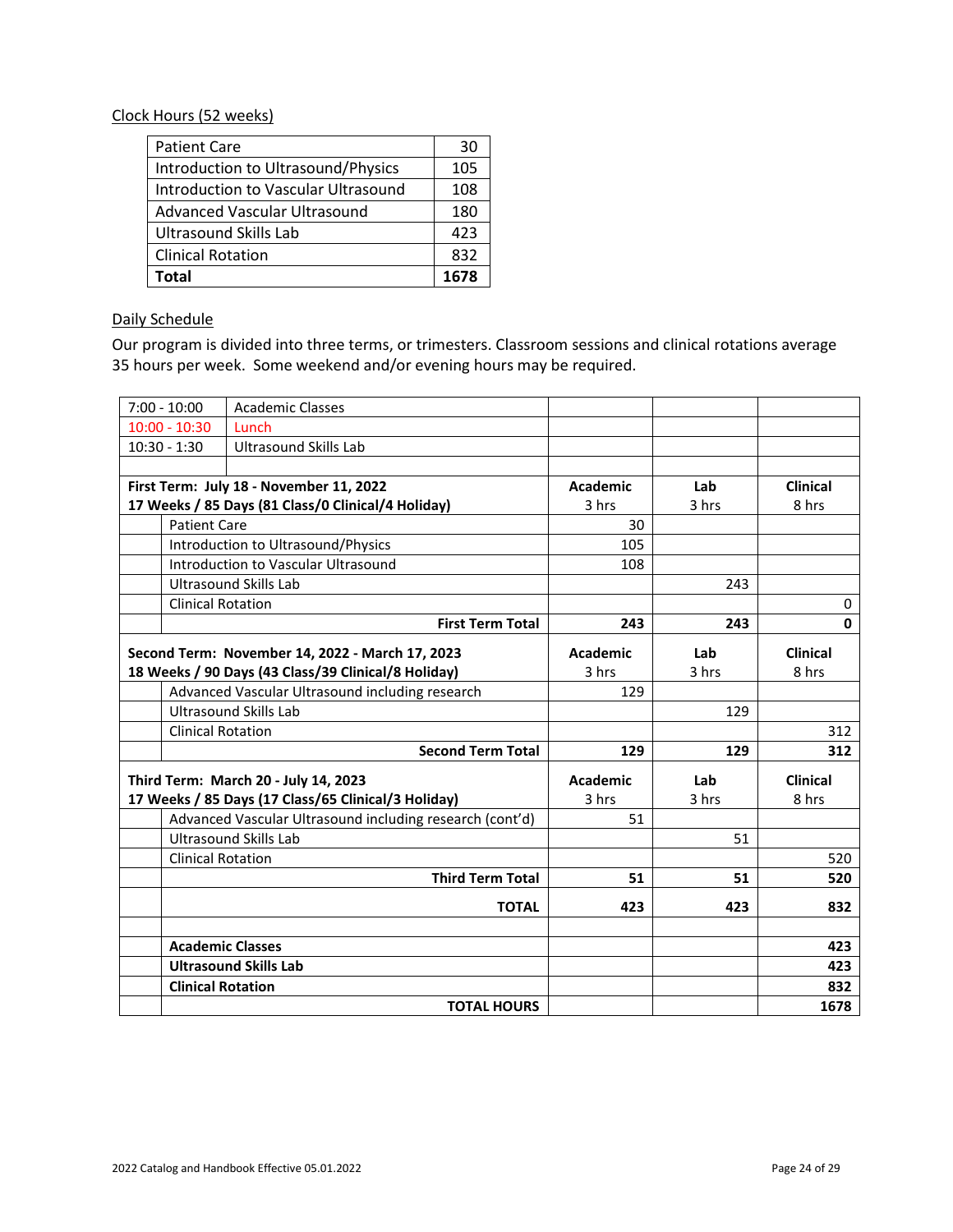#### **IMPORTANT DATES**

| First Day of Program |                     | July 18, 2022    |
|----------------------|---------------------|------------------|
| Holidays             | <b>Fall Break</b>   | September 5 - 8  |
|                      | Thanksgiving        | November 24 & 25 |
|                      | Christmas           | December 26 - 30 |
|                      | MLK Day             | January 16, 2023 |
|                      | <b>Memorial Day</b> | <b>May 29</b>    |
|                      | Independence Day    | July 3 & 4       |
| Last Day of Program  |                     | July 13          |
| Graduation           |                     | July 14, 2023    |

The schedule may be amended or suspended, at any time, at the school's sole discretion, with or without notice.

#### **VASCULAR ULTRASOUND COURSE DESCRIPTIONS**

#### Patient Care

This course includes an overview of anatomy, physiology, medical terminology, pharmacology, basic diagnostic procedures, blood-borne pathogens, pathophysiology, and infectious diseases. It also includes how to interact with patients in a clinical setting as well as the topic of professionalism, characteristics of a healthcare professional, patient communication and critical thinking, and legal and ethical issues.

#### Physics

This course includes ultrasound instrumentation properties of sound waves, propagation and interaction of ultrasound in tissue, static and real-time ultrasound imaging principles and artifacts, and instrumentation of real-time ultrasound imaging. Laws of conservation, properties of matter, properties of sound and light, current, Ohm's Law, frequency, physical principles, hemodynamics, Doppler physics, color imaging and artifacts, digital signal and image processing, and bioeffects.

#### Introduction to Vascular Ultrasound

This basic comprehensive course will provide an overview of ultrasound and sound in general. It will explain ultrasound as an imaging technology using high-frequency waves to characterize tissue. It will cover how it is a useful and flexible modality in medical imaging and often provides an additional or unique characterization of tissues compared to other modalities. This course will also introduce vascular ultrasound, including an introduction of the arterial and venous system of the human body and an introduction to scanning the following vascular studies: carotid duplex, extremity arterial, extremity venous, abdominal aortic duplex, aortoiliac duplex, renal artery duplex and ABI (ankle-brachial index).

#### Advanced Vascular Ultrasound

This all-encompassing course will provide an in-depth deep dive into the vascular anatomy of the human body, including cerebrovascular, intracranial, extremity arterial mapping, extremity venous mapping, and reflux and abdominal vasculature in relationship to the abdominal aorta, mesenteric and renal arteries/veins. This course will also be the final preparation for the registry exam.

#### Imaging Skills Lab

This course ensures the development of the student's scanning skills as well as the appropriate use of a protocol. Students begin training in the school's imaging lab during the first week of the program. Patient models are used exclusively to help students identify a variety of anatomies and indications for testing. Students will be fully prepared to enter vascular clinical rotations and perform studies independently.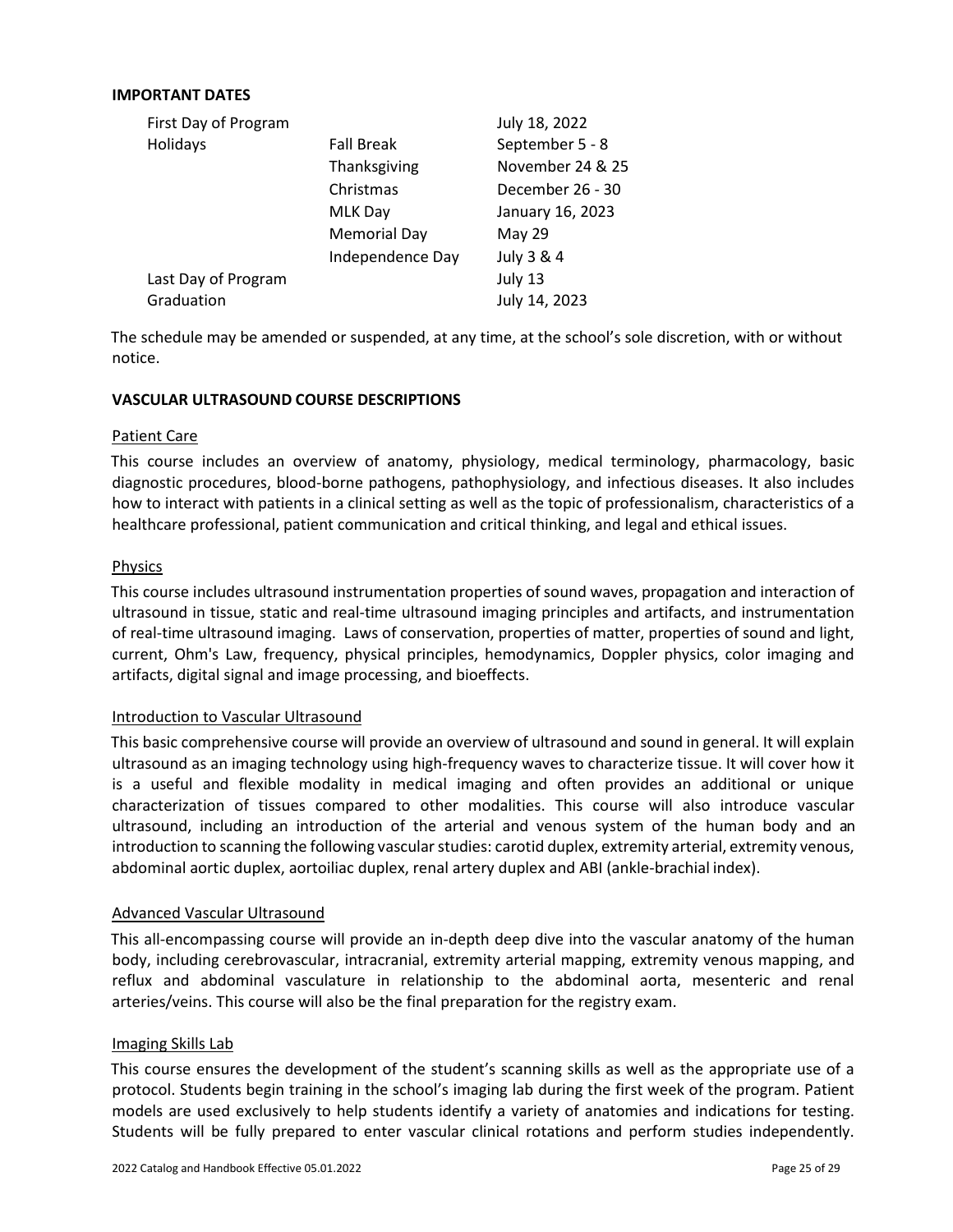During this time, interrelationships with patients and staff, communication, cleanliness, initiative, efficiency, confidence, judgment, constructive criticism, learning from mistakes, professional growth, HIPAA compliance, patient mindfulness, and personal responsibility are practiced.

#### Clinical Rotation

Students are required to report to all clinical sites as assigned. Students continue to practice skills after competency testing to ensure the refinement of their professional skills and gain independence and confidence. Students will be supervised and instructed in the clinical setting by the affiliate preceptors and sonographers. Through individualized instruction and evaluation, the student's clinical progress and competencies will be measured by the school's clinical coordinator and the affiliate preceptors and sonographers.

#### **VASCULAR ULTRASOUND CLINICAL SITE OVERVIEW**

Clinical rotation hours are included in the program. A student will not be assigned to a clinical site until it has been determined by the school that this privilege has been earned as evidenced by the student's academic and ethical performance, adherence to the school's Code of Conduct, scanning proficiency, professional behavior, attendance, promptness, and compliance with any tuition agreement with the school. Students are required to report to all clinical sites as assigned.

The goal of the clinical rotation in the current curriculum is to prepare the sonography student to perform step-by-step limited and later complete vascular sonography exams under direct supervision. The student will practice exercising independent judgment relative to the entirety of the sonography test performed.

All practical training will be monitored and under the direct supervision of the school. The planned program of activities will be controlled by the school and not by officials at the clinical site.

#### Student Responsibilities

Under the direct supervision of the clinical site preceptor/staff designee, the sonography student will be responsible for the following duties:

- 1. Patient interviews relevant to the indications for the exam ordered.
- 2. Instruction and patient preparation for the exam.
- 3. Quality control testing for the ultrasound machine/transducers.
- 4. Execution of patient imaging procedures, including:
	- Routine and complex vascular studies
	- Computer image acquisition and image enhancement
	- Patient preparation for various procedures
	- All required worksheets completed
- 5. Demonstration of knowledge and understanding of vascular pathology, pathophysiology, and hemodynamics in abnormal disease states.
- 6. Understanding of ultrasound physics and instrumentation.
- 7. Exhibiting professionalism in the performance of these duties, demonstrating an empathetic and instructional approach to patient care, and maintaining the confidentiality of information as required.
- 8. Achieving professional growth and development through participation in medical and technical education and research to enhance the quality of patient care.
- 9. Patient care while in the department, may include patient issues such as vomiting, bleeding, CPR, and/or ACLS procedures.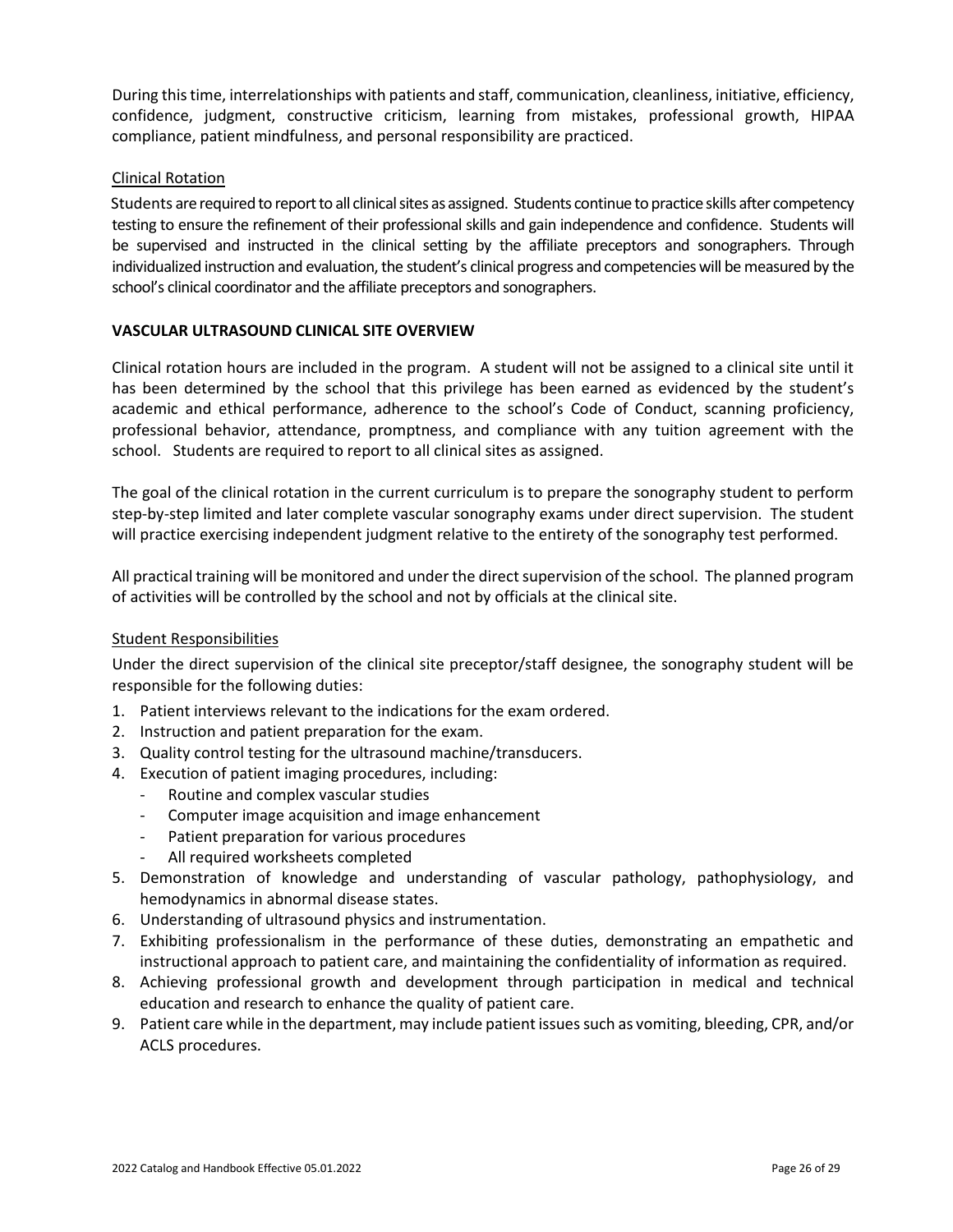# **General**

The sonography student in clinical rotation must:

- Possess these intellectual skills: comprehension, measurement, mathematical calculation, problemsolving, reasoning, integration, analysis, comparison, self-expression, and the ability to accept criticism.
- Be able to exercise sufficient judgment to recognize and correct performance deviations.
- Be prepared to recognize any condition, whether observed in the ultrasound exam or in-patient behavior, which may pose an immediate threat to health or life and react appropriately.
- Attend scheduled classes a minimum of one day a week to maintain interaction with instructors to continue learning and prepare for the national registry exam.

# Behavioral and Social

The sonography student in clinical rotation must:

- Be able to manage time to complete didactic and clinical tasks within reasonable time constraints.
- Possess emotional health necessary to effectively employ intellect and exercise appropriate judgment.
- Be able to provide professional and technical services despite the stress of heavy workloads.
- Be flexible, creative, and adaptable to clinical and didactic changes.
- Recognize potentially hazardous materials, equipment, and situations and be able to proceed safely to reduce the risk of injury to the patient or self.
- Support and promote the activities of fellow students and healthcare professionals.
- Be honest, compassionate, ethical, and responsible.
- Always safeguard and preserve the confidentiality of patient information in accordance with office policy.

# **Technical**

The sonography student in clinical rotation must assist the clinical site preceptor/staff designee to perform vascular procedures by demonstrating appropriate competency in the following:

- Obtaining appropriate clinical history to adapt the imaging techniques accordingly.
- Patient education.
- Patient care and management.
- Recording complete physiologic ultrasound exam consisting of 2D, pulsed (PW) Doppler and color flow imaging, making appropriate quantitative calculations from the data recorded.
- Equipment configuration and operation.
- Positioning skills.
- Ultrasound safety.

In addition to the above, other duties as indicated by clinical instructor or program/school policies.

#### Clinical Site Preceptor

Per guidelines from the Accrediting Bureau of Health Education Schools (ABHES), Commission on Accreditation of Allied Health Education Programs ("CAAHEP"), and Joint Review Committee-Cardiovascular Technology ("JRC CVT"), the following apply in connection with the clinical site preceptor:

▪ Responsibilities

Although Students will work with many sonographers in the clinical setting, a clinical site preceptor/ instructor shall be designated as the primary contact for the student and the program director. The clinical site preceptor/staff designee must be available to students whenever he or she is assigned to a clinical site, provide appropriate clinical supervision, and be responsible for student clinical evaluation.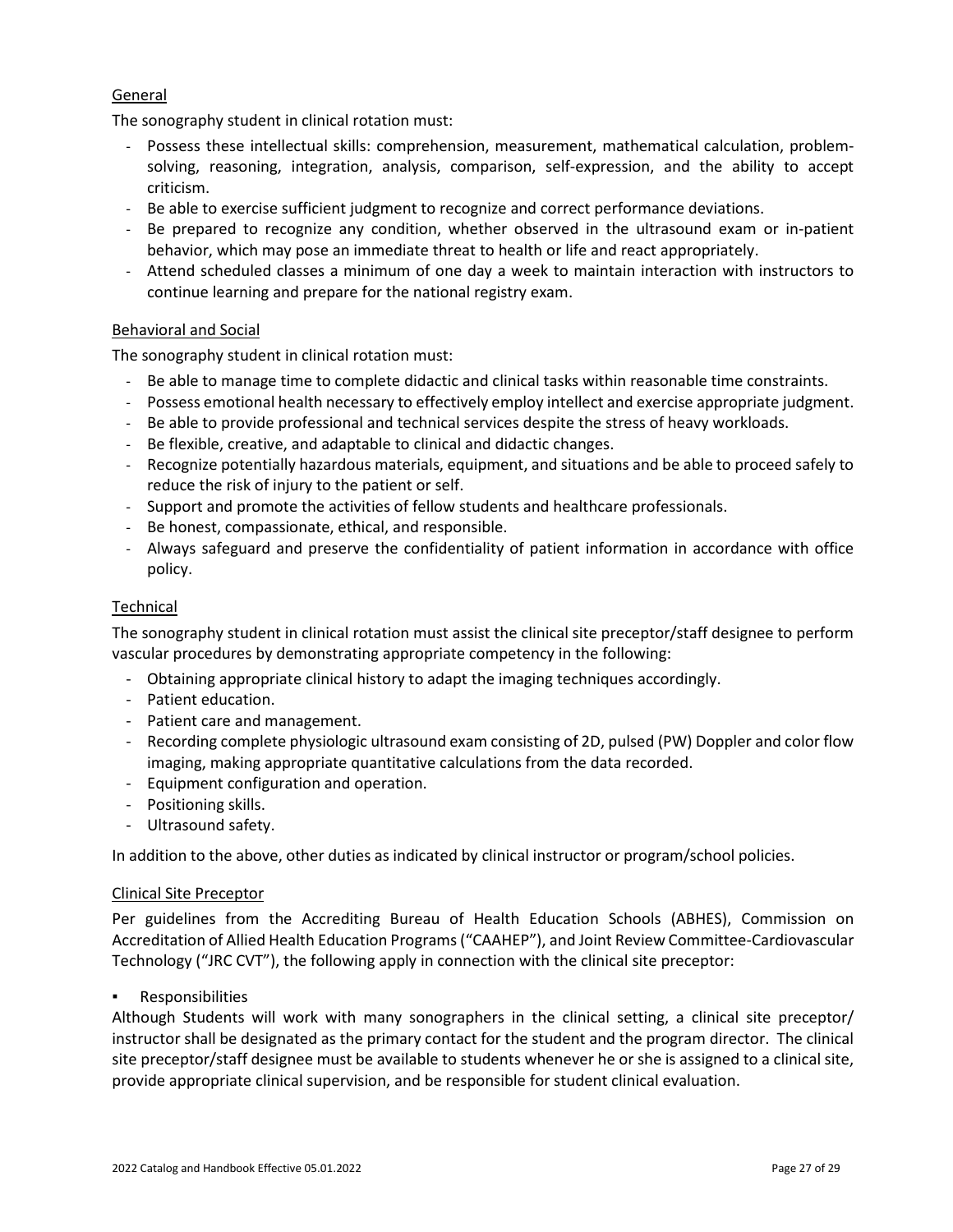**Qualifications** 

The designated clinical instructor must hold the RVT (through the ARDMS) credential or the RVS (through CCI) credential and have appropriate education and experience to fulfill the minimum qualification requirements.

# Vascular Sonography Student - Master List of Competencies

Below is a list of competencies that the student must successfully complete in order to demonstrate acquired skills in the performance and evaluation of adult vascular studies. The competencies consist of communication, didactic learning, scan lab skills, and clinical rotations. The competencies are evaluated using the associated clinical evaluation form each term or sooner if appropriate.

- 1. Demonstrate and practice intra and interdepartmental skills.
- 2. Demonstrate and practice effective communication (verbal, nonverbal, written).
- 3. Utilize professional conduct and demonstrate professional judgment.
- 4. Demonstrate initiative and display a positive attitude.
- 5. Provide effective and safe patient care.
- 6. Demonstrate critical thinking skills.
- 7. Utilize correct scanning techniques and follow testing protocols.
- 8. Recognize and identify vascular anatomic structures; recognize and identify vascular pathology and associated findings.
- 9. Utilize scanning skills to perform B-mode, PW Doppler, color Doppler, and power Doppler (titles may differ per manufacturer) imaging during vascular studies.

#### Patient Care Duties Not to be Provided by Students

The student sonographer must not perform the following clinical care duties independently:

- 1. Discuss the vascular ultrasound findings/diagnosis/prognosis/treatment plans or surgical advice to the patients and their relatives.
- 2. Administration of IV/IM/Intra-cardiac drugs.
- 3. If the patient refuses examination by a student sonographer the Student must stop, excuse him/herself from the room, fulfill the patient's wishes for privacy, and report this to the supervisor.
- 4. While examining all populations of patients for vascular ultrasound procedures, appropriate caution must be exercised per guidelines from the hospital.
- 5. Patient information, including personal or medical records and vascular sonographic scans, are not to be removed from the premises nor copied in any format without express written request from the program director of the school and hospital administration. In such case, all patient identification and medical record numbers must be deleted
- 6. Medical equipment, devices, and supplies are not to be removed from the premises by the student.